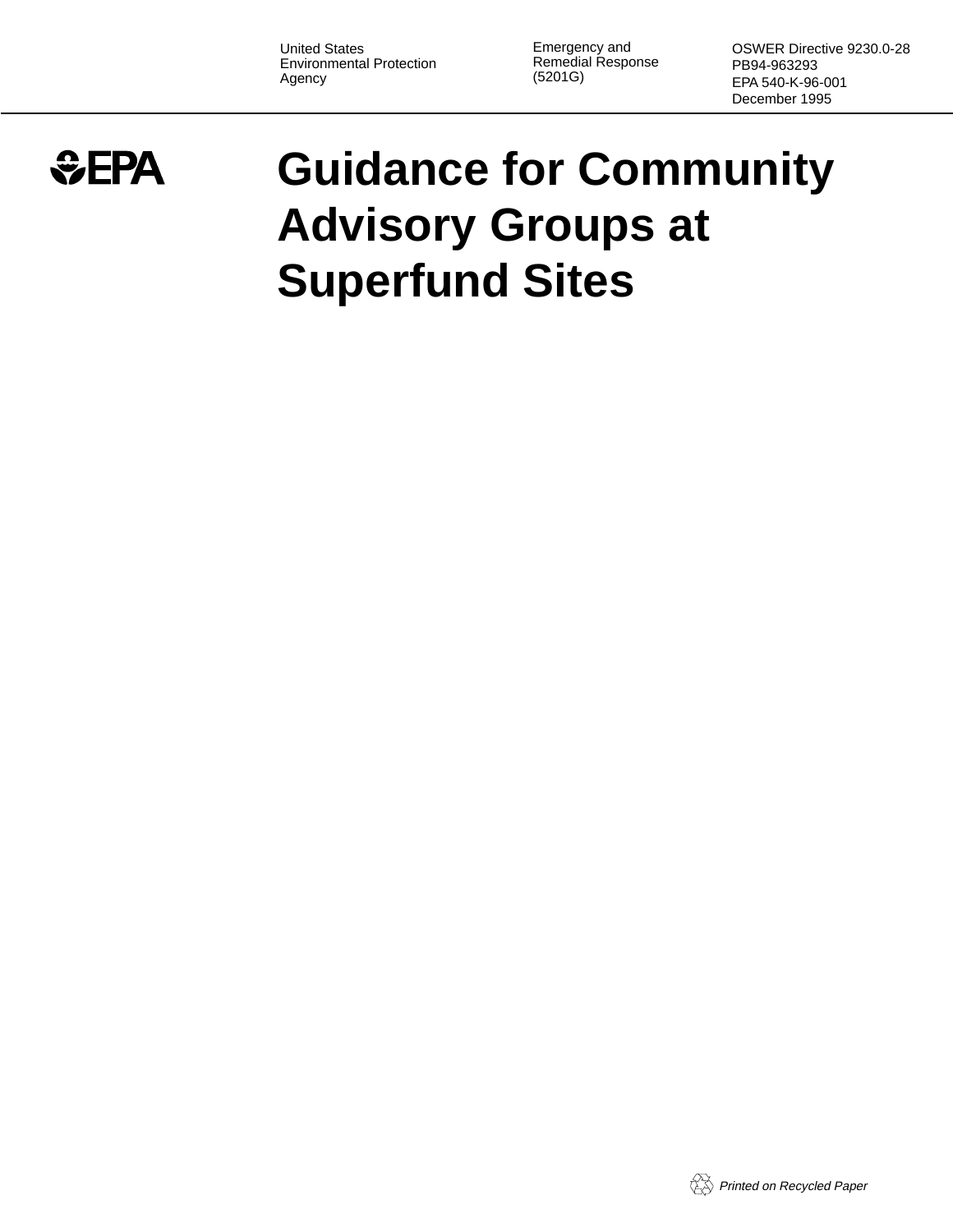## **Acknowledgments**

The Community Advisory Group guidance is the product of the efforts of many people; individuals from the following groups have participated in its review and development: EPA Regional Offices, EPA OSWER Offices, OERR Environmental Justice Task Force, National Environmental Justice Advisory Committee, Association of State and Territorial Solid Waste Management Officials and EPA's Office of General Counsel. In particular, the Community Involvement Team (OERR), Linda Garczynski (OSWER), Hale Hawbecker (OGC), Jane Lemke (WI), Verne McFarland (R6), Marilu Martin (R5), Marcia Murphy (CA), Murray Newton (OERR), Charles Openchowski (OGC), Sonya Pennock (R8), and Suzanne Wells (OERR) each have made valuable contributions to the development and quality of this guidance.

— Diana Hammer (OERR), Project Manager

**Notice**

The policies set out in this memorandum are intended solely as guidance. They are not intended, nor can they be relied upon, to create any rights enforceable by any party in litigation with the United States. EPA officials may decide to follow the guidance provided in this memorandum, or to act at variance with the guidance, based on an analysis of specific site circumstances. The Agency also reserves the right to change this guidance at any time without public notice.

# **For More Information on CAGs**

Contact your Regional Community Involvement Manager or a staff member of the Community Involvement and Outreach Center at EPA Headquarters. (See the list of contacts in Appendix E.)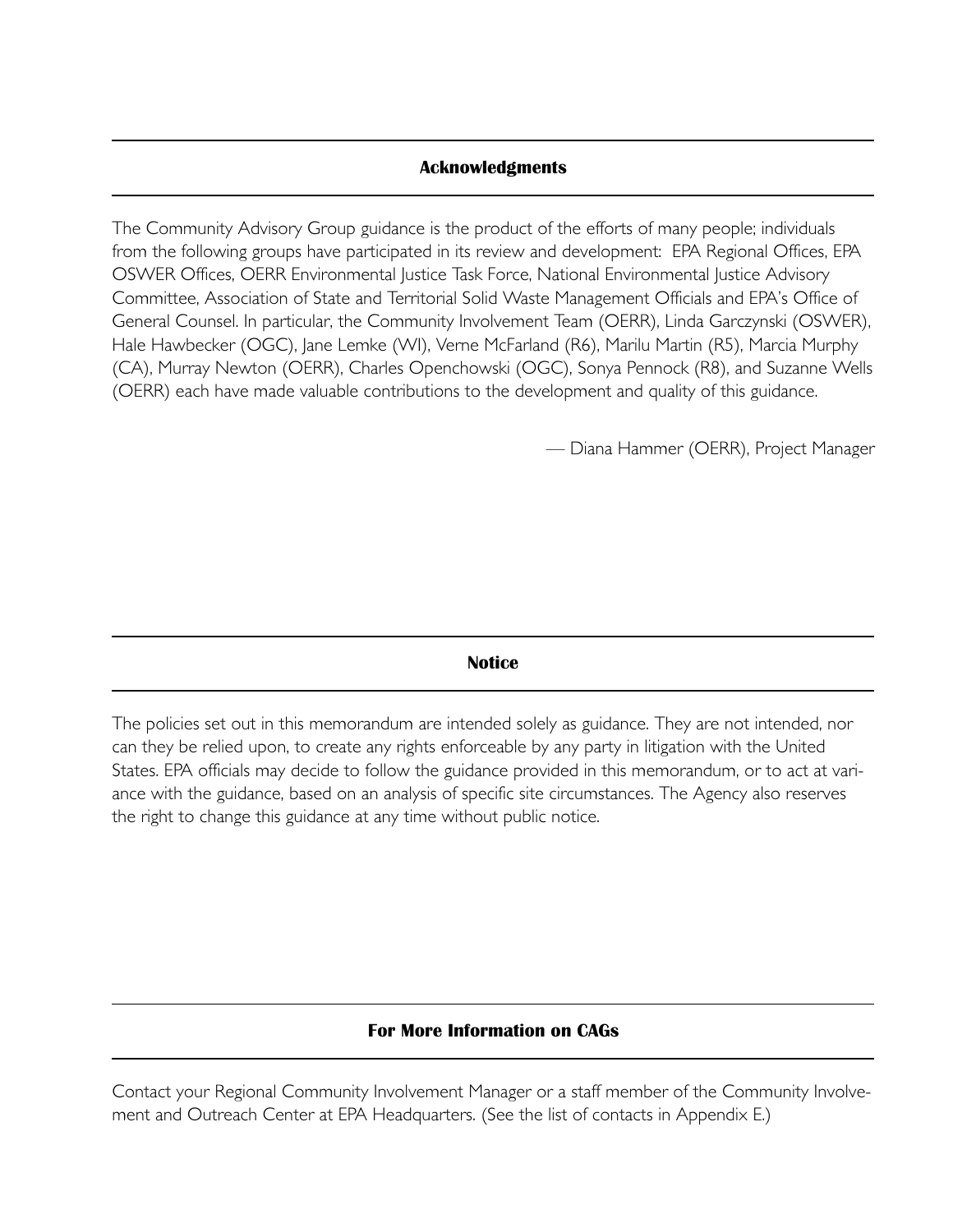# **Contents**

# Page

| $\begin{minipage}[c]{0.9\linewidth} \begin{minipage}[c]{0.9\linewidth} \begin{minipage}[c]{0.9\linewidth} \begin{minipage}[c]{0.9\linewidth} \end{minipage}[c]{0.9\linewidth} \end{minipage}[c]{0.9\linewidth} \begin{minipage}[c]{0.9\linewidth} \begin{minipage}[c]{0.9\linewidth} \end{minipage}[c]{0.9\linewidth} \end{minipage}[c]{0.9\linewidth} \begin{minipage}[c]{0.9\linewidth} \begin{minipage}[c]{0.9\linewidth} \end{minipage}[c]{0.9\linewidth} \end{minipage}[c]{0.9\linewidth} \end{minipage}[c]{0$ |  |
|---------------------------------------------------------------------------------------------------------------------------------------------------------------------------------------------------------------------------------------------------------------------------------------------------------------------------------------------------------------------------------------------------------------------------------------------------------------------------------------------------------------------|--|
|                                                                                                                                                                                                                                                                                                                                                                                                                                                                                                                     |  |
|                                                                                                                                                                                                                                                                                                                                                                                                                                                                                                                     |  |
|                                                                                                                                                                                                                                                                                                                                                                                                                                                                                                                     |  |
|                                                                                                                                                                                                                                                                                                                                                                                                                                                                                                                     |  |
|                                                                                                                                                                                                                                                                                                                                                                                                                                                                                                                     |  |
|                                                                                                                                                                                                                                                                                                                                                                                                                                                                                                                     |  |
|                                                                                                                                                                                                                                                                                                                                                                                                                                                                                                                     |  |
|                                                                                                                                                                                                                                                                                                                                                                                                                                                                                                                     |  |
|                                                                                                                                                                                                                                                                                                                                                                                                                                                                                                                     |  |
|                                                                                                                                                                                                                                                                                                                                                                                                                                                                                                                     |  |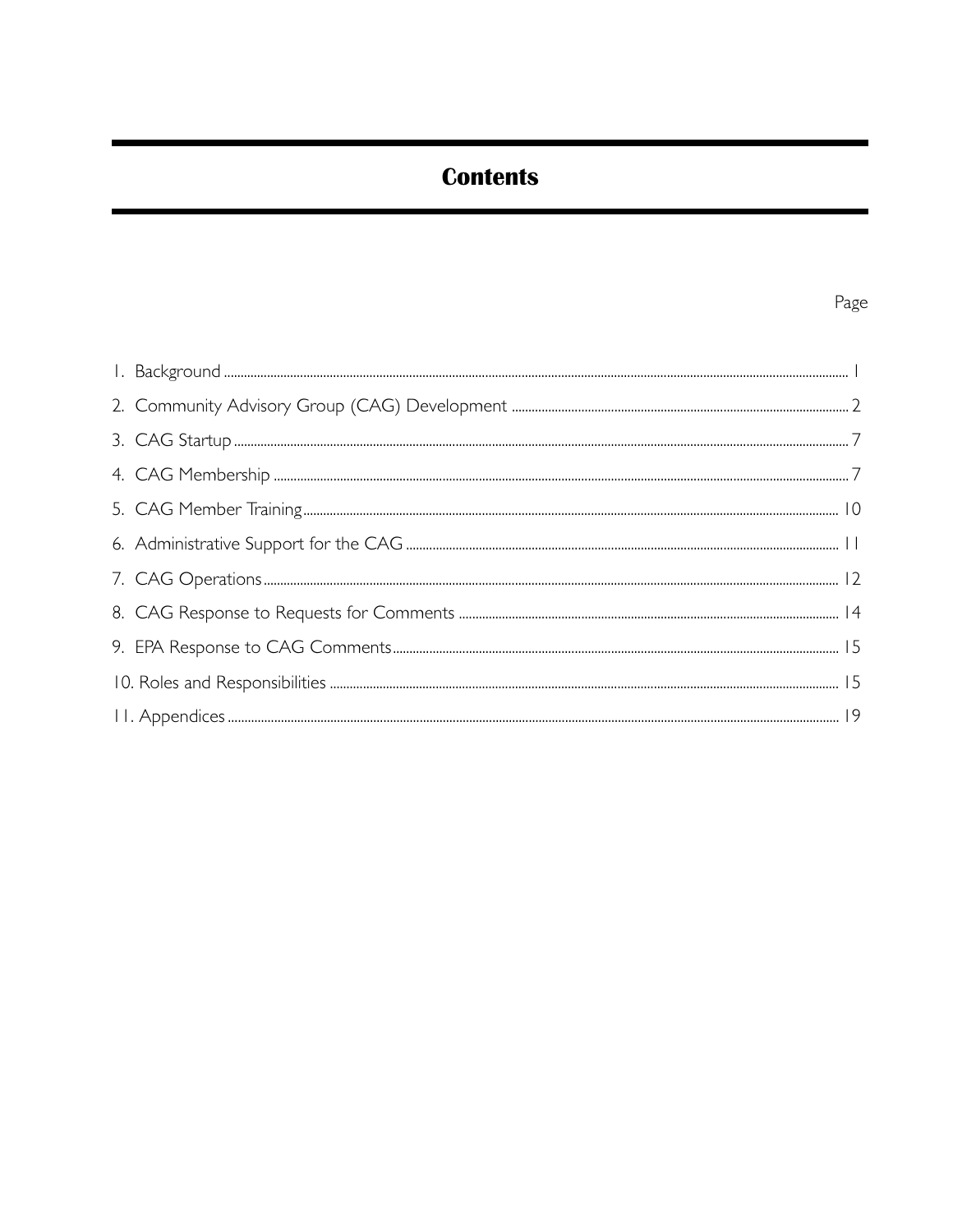# **1. Background**

- **> Environmental Justice Task Force**
- **> Purpose of this Guidance**
- **> Selecting Sites**

The United States Environmental Protection Agency (EPA) is committed to involving the public in the Superfund cleanup process. In fact, there are many examples throughout the Superfund program where community involvement has enhanced, rather than impeded the Superfund cleanup decision-making process. While recognizing that providing additional opportunities for community involvement may require additional time and slow the cleanup process down initially, EPA believes this is time well spent, and that early and effective community involvement will actually save time in the long run.

EPA is committed to early, direct, and meaningful public involvement and provides numerous opportunities for the public to participate in site cleanup decisions. One of these opportunities for community involvement, is the EPA's Technical Assistance Grants (TAGs) program. EPA awards TAGs to eligible community groups so they can hire their own, independent Technical Advisor, enabling community members to participate more effectively in the decisionmaking process at Superfund sites. For more information on the TAG program, see the "Superfund Technical Assistance Grants" quick reference fact sheet (EPA 540-K-93-001; PB93-963301).

Community Advisory Groups (CAGs) are another mechanism designed to enhance community involvement in the Superfund process. CAGs respond to a growing awareness within EPA and throughout the Federal government that particular populations who are at special

risk from environmental threats—such as minority and low-income populations—may have been overlooked in past efforts to encourage public participation. CAGs are an effective mechanism to facilitate the participation of community members, particularly those from low-income and minority groups, in the decision-making process at Superfund sites.

# **1.1 Environmental Justice Task Force**

The Office of Solid Waste and Emergency Response (OSWER) Environmental Justice (EJ) Task Force was established in 1993 to analyze environmental justice issues specific to waste programs and develop recommendations to address these issues. The EJ Task Force advised that the creation of Community Advisory Groups would enhance public involvement in the Superfund cleanup process. Specifically in its April 1994 report, titled OSWER Environmental Justice Task Force Draft Final Report (EPA 540-R-94-004), the Task Force recommended implementing a program involving CAGs at a minimum of ten sites nationwide by the end of FY94 and providing guidance to support the CAG activities.

# **1.2 Purpose of this Guidance**

As lead Agency at a Superfund site, EPA has an important role to play in encouraging the use of Community Advisory Groups (see Section 10.3, under "Roles and Responsibilities"). This guidance document is designed to assist EPA staff [primarily Community Involvement Coordinators (CICs) and Site Managers, such as Remedial Project Managers, On-Scene Coordinators, and Site Assessment Managers] in working with CAGs at Superfund sites (this includes remedial and appropriate removal sites).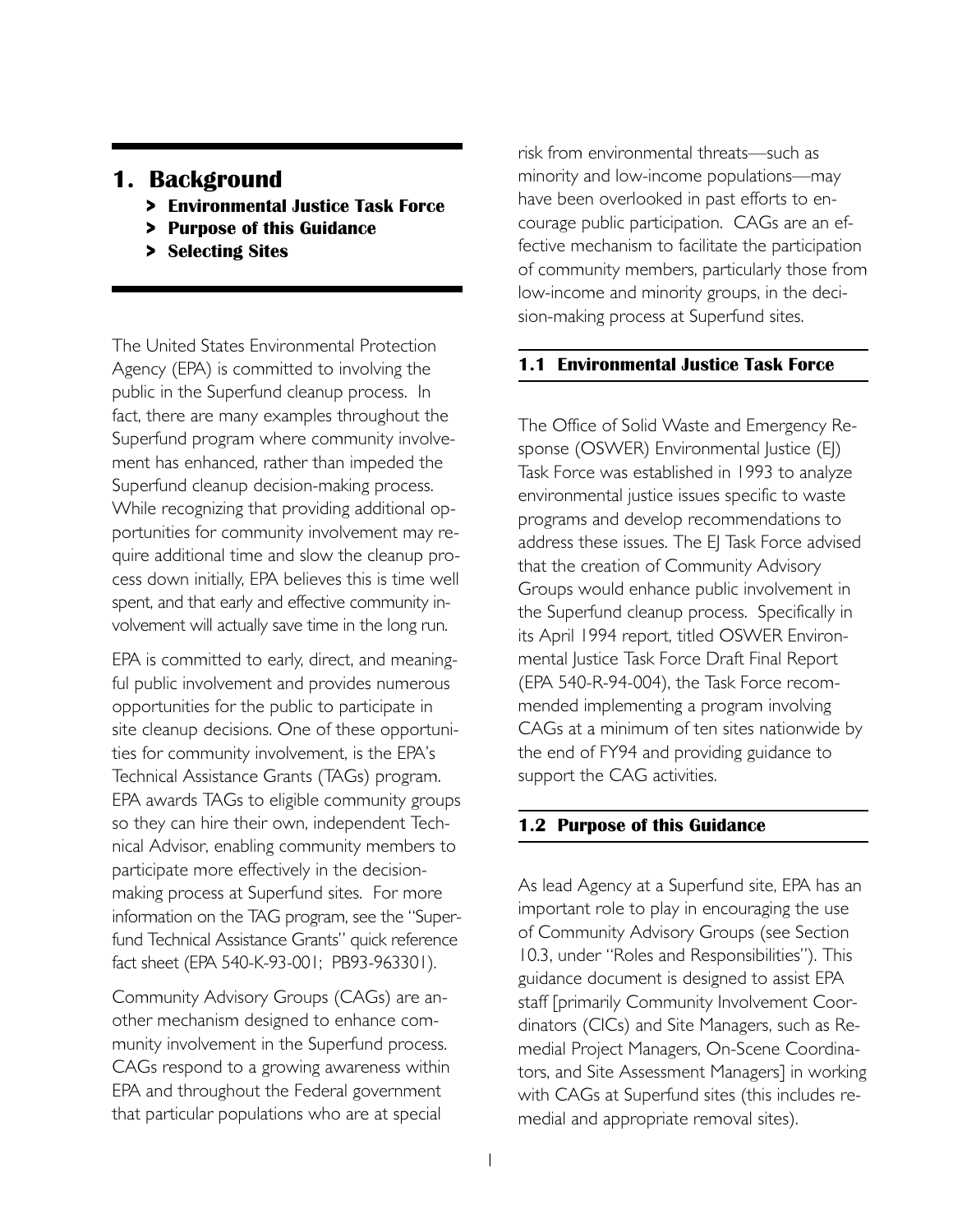This guidance addresses the objectives, functions, membership, and scope of authority for CAGs. It emphasizes practical approaches and activities, and is designed to be flexible enough to meet the unique needs of individual local communities. The guidance is based on the Agency's experience in carrying out community involvement activities pursuant to the National Oil and Hazardous Substances Pollution Contingency Plan (NCP), the Superfund Amendments and Reauthorization Act of 1986 (SARA), and policy documents issued by EPA and other Federal agencies. It also draws on concepts articulated in the President's Executive Order on Environmental Justice 12898, EPA/OSWER's Environmental Justice Task Force report, the "Restoration Advisory Board Implementation Guidelines" developed by the EPA and the Department of Defense (9/94), and the "Interim Guidance for Implementing Restoration Advisory Boards" drafted by the California Environmental Protection Agency (11/93).

This guidance provides a number of considerations to assist Community Involvement Coordinators (CICs) and Site Managers in working with a successful CAG. CAGs need not conform to all aspects of this guidance. Consequently, this guidance is intended to provide a starting point or frame of reference to help groups organize and begin meeting. A CAG's structure and operation, however, should reflect the unique needs of its community.

EPA will not establish or control CAGs; however, the Agency will assist interested communities in CAG activities. Further, EPA anticipates that the CAGs will serve primarily as a means to foster interaction among interested members of an affected community, to exchange facts and information, and to express individual views of CAG participants while attempting to

provide, if possible, consensus recommendations from the CAG to EPA.

#### **1.3 Selecting Sites**

While EPA is initially focusing the CAG concept and guidance on Superfund sites with environmental justice concerns, the methods and principles are intended to be applied broadly and to include other Superfund sites as well. In some cases, the sites selected for a CAG may already have some form of community advisory group and EPA could help formalize the group, recognizing it as being representative of the community. In other cases, sites may be selected where a community advisory group doesn't yet exist, but where a CAG would be useful to encourage full community participation in site cleanup activities. See Section 2.2, "Determining the Need for a CAG" for more information on appropriate sites for a CAG.

# **2. Community Advisory Group (CAG) Development**

- **> CAG Scope of Authority**
- **> Determining the Need for a CAG**
- **> Preparation for the CAG Information Meeting**
- **> CAG Information Meeting**

Community Advisory Groups are important tools for enhancing community involvement in the Superfund process. Through CAGs, EPA seeks to achieve direct, regular, and meaningful consultation with all interested parties throughout all stages of a response action.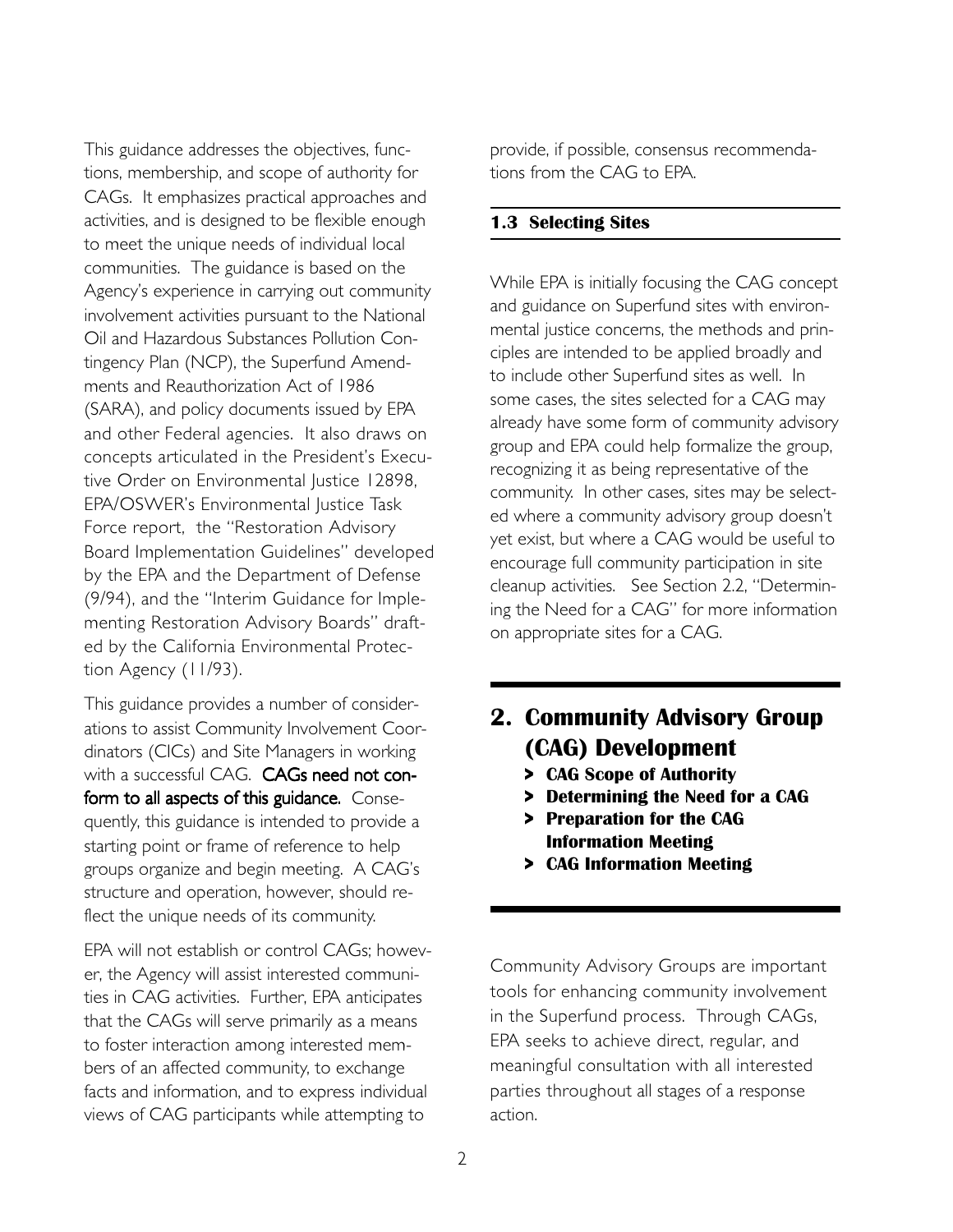## **2.1 CAG Scope of Authority**

A CAG should serve as a public forum for representatives of diverse community interests to present and discuss their needs and concerns related to the Superfund decision-making process with appropriate Federal and State/Tribal/ local governments. The CAG is designed as a mechanism for all affected and interested parties in a community to have a voice and actively participate in the Superfund process. However, it is important to remember that the CAG is not the only mechanism for community involvement at a site; as the lead Agency, EPA continues to have the obligation to inform and involve the entire community through regular as well as innovative community involvement activities.

EPA cannot, by law, abrogate its responsibility to make the final decisions at a site; however, by providing the perspective of the local community, the CAG can assist EPA in making better decisions. A CAG that is broadly representative of the affected community offers EPA a unique opportunity to hear—and seriously consider —community preferences for site cleanup and remediation. It is particularly important that in instances where an EPA decision and/or response differs from a stated CAG preference regarding site cleanup, EPA accepts the responsibility of explaining its decision and/ or response to CAG members.

A CAG allows the Agency to exchange information with members of the affected community and encourages CAG members to discuss site issues and activities among themselves. The CAG also can provide a public service to the rest of the affected community by representing the community in discussions regarding the site and by relaying information from these discussions back to the rest of the

community. CAGs thus can be a valuable tool for both the Agency and communities throughout the cleanup process.

## **2.2 Determining the Need for a CAG**

The CIC should consult with other site team members (for example, the Site Manager and Attorney) in selecting an appropriate site for a CAG. The team may consider a number of factors during the selection process, including: Generally, what is the level of community interest and concern about the site?

- Might that level of community interest and concern warrant a CAG?
- Has the community expressed an interest in forming a CAG?
- Does a group similar to a CAG exist?
- Do groups with competing agendas exist at the site?
- Are there any environmental justice issues or concerns regarding the site?
- What is the history of community involvement at the site?
- What is the likelihood of long-term cleanup activity at the site?

Depending on the status of the cleanup process at the site, substantial information may exist about the community. For example, if the site is in the RI/FS phase, the Community Relations Plan, developed based on interviews with community members, is a good information source.

A community with a high level of interest and concern about site activities should be a strong candidate for a CAG. In addition, a site in the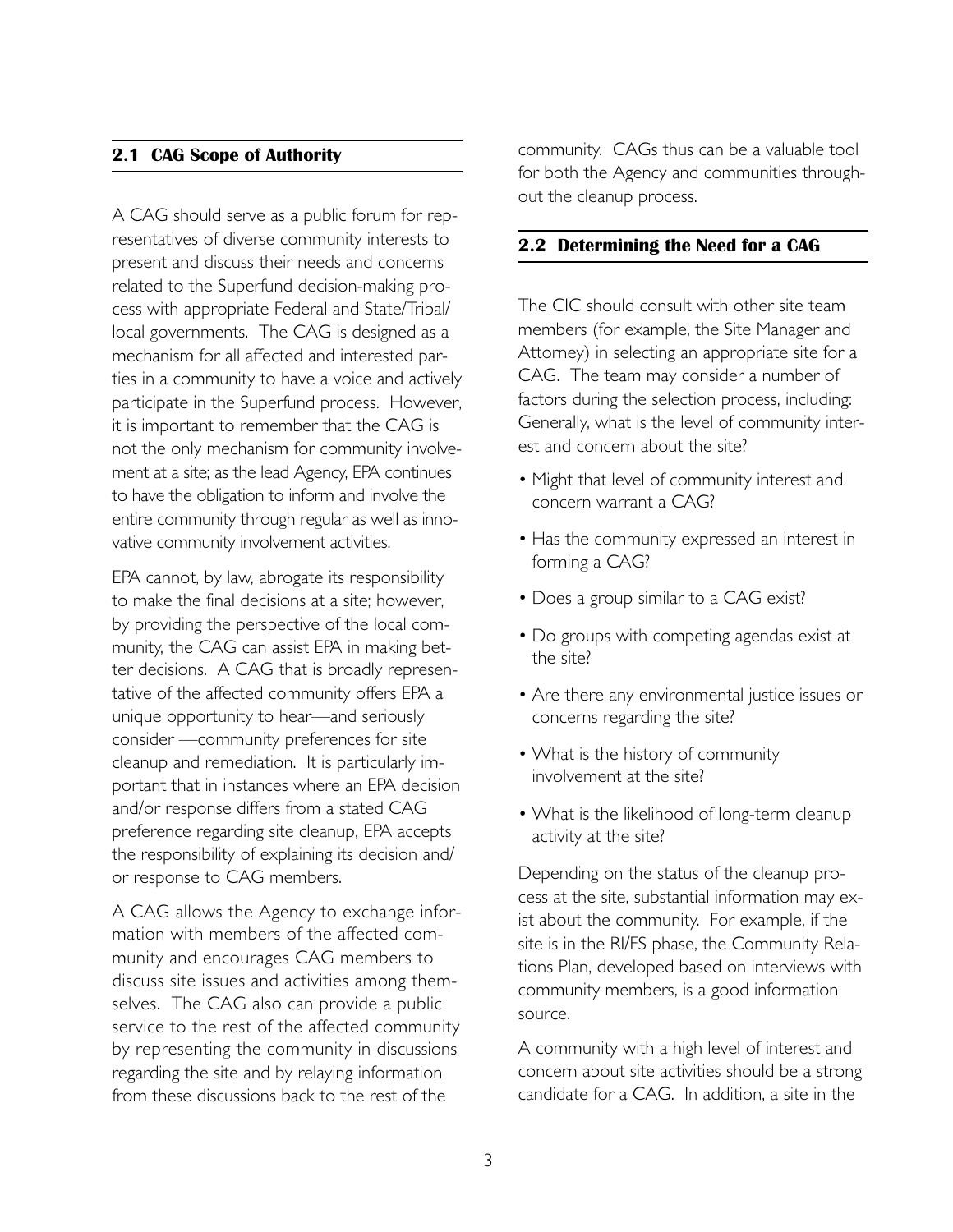early stages of a long-term cleanup without an existing community group may be a strong candidate site for an effective CAG. Communities at removal sites, particularly non-time critical removal sites, also may benefit from a CAG (keeping in mind, however, the time necessary to begin CAG operations when considering a CAG for removal sites).

If a group exists which is representative of the local community (for example, a local environmental group that has been active at the site or a TAG recipient group), a CAG may not be appropriate—if the existing group can fulfill the role of a CAG. If competing groups exist at a site, however, their disparate interests and agendas can undermine even the best efforts of agencies, elected officials, and concerned citizens to forge a CAG. This situation should be given serious consideration in making the decision to promote CAGs at such sites.

A CAG can be formed at any point in the cleanup process but may be most effective early in the cleanup process. Generally, the earlier a CAG is formed, the more CAG members can participate in and impact site activities and cleanup decisions.

# **2.3 Preparation for the CAG Information Meeting**

The CAG Information Meeting is the setting for introducing the CAG concept to the community. Before the CAG Information Meeting, the CIC may begin the process of informing and educating the community about the purposes of the CAG and opportunities for membership and participation. This is especially important at Superfund sites where the community may have had relatively limited participation in the Superfund process. This section offers suggestions,

concerns, and methods that EPA (in conjunction with others such as State/Tribal/local governments) may use to notify a community about the formation of a CAG. These are not the only options—techniques will necessarily vary from site to site and from community to community. In many instances, it may be useful to target multiple newspapers as well as alternative media (for example, public service announcements on the radio, public access channels on cable television, free circulation newspapers) to more effectively reach out to communities. Other outreach options include flyers, announcements in local churches, etc. Remember also, that another important and effective method to "spread the word" about the CAG is through the personal relationships that Agency representatives have established in the community. No matter what method or media is used, EPA (in conjunction with others such as State/Tribal/local governments) must provide the information in a manner readily understandable to community members.

#### **2.3.1 Fact Sheet**

EPA (in conjunction with others such as State/ Tribal/local governments) may prepare and distribute a brief fact sheet describing the CAG prior to the CAG Information Meeting. A sample CAG fact sheet is included as Appendix A. In preparing the fact sheet, EPA may consult with the State/Tribal/local government. EPA may wish to expand existing networks used in distributing information about public involvement activities for the distribution of CAG-related fact sheets and other materials.

Community interviews conducted prior to development of the Community Relations Plan for the site, as well as the plan itself, are potential sources of information to identify effective methods for distributing the CAG fact sheet.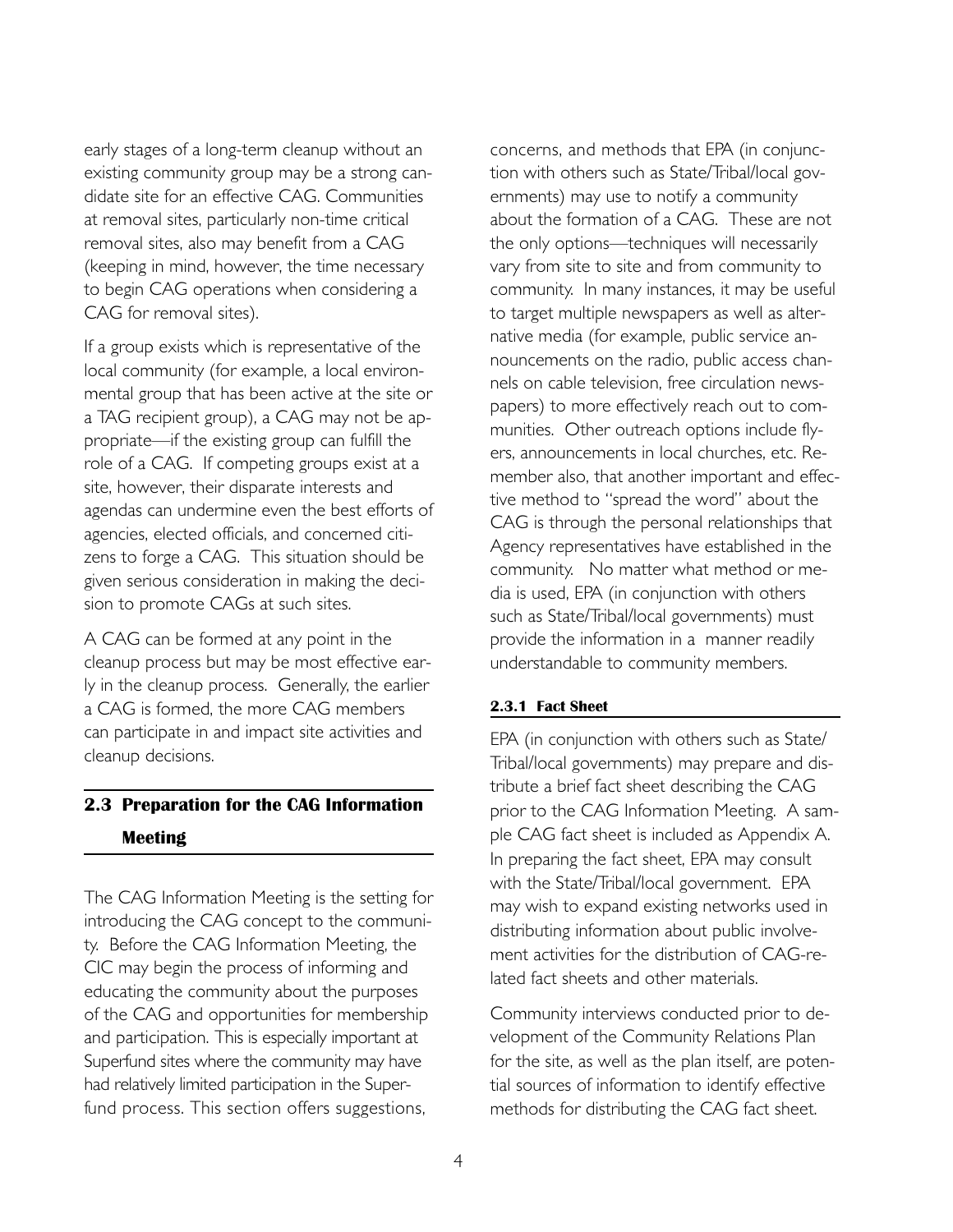Depending on the status of the response action, the interviews and plan may not have been completed for all sites. If this is the case, EPA staff may conduct limited community interviews with local officials and community leaders, making special effort to contact those leaders with ties to the environmental justice and other site-related concerns of the community. For example, these sources could include churches and community organizations in minority and low-income neighborhoods. This will ensure that credible information sources identified by members of the community are used to supplement and reinforce direct mailing of the fact sheet. In addition, copies of the fact sheet should be available in the information repositories and at the CAG Information Meeting.

The fact sheet is designed to describe the purpose of the CAG and membership opportunities and delineate the role of CAG members. If a significant segment of the community is non-English speaking or visually impaired, EPA (in conjunction with others such as State/Tribal/ local governments) should translate the fact sheet for distribution to these members of the community.

#### **2.3.2 Public Notice**

EPA (in conjunction with others such as State/ Tribal/local governments) may prepare a public notice or display ad to advertise the CAG Information Meeting in general circulation newspapers serving the affected communities around the site. To ensure that all segments of the affected population are notified, notices in newspapers that serve low-income, minority, and non-English speaking audiences in the community also should be considered.

The notice should be published approximately two weeks in advance of the CAG Information Meeting and should include the following information:

- Time and location of the meeting;
- CAG purpose and membership opportunities;
- The roles and responsibilities of CAG members;
- A statement that the meeting is open for public attendance and participation;
- Topics for consideration at the CAG Information Meeting; and
- Name and phone number of contact person(s) to obtain more information.

The public notice should appear in a prominent section of the newspapers, where it is likely to be read by the majority of community members. A sample CAG public notice is included as Appendix B.

#### **2.3.3 News Release**

EPA personnel (in conjunction with others such as State/Tribal/local governments) may prepare and distribute to the local media a news release to explain the purpose of the CAG and announce the time and location of the initial information meeting. Depending on local media coverage of Superfund and other environmental issues related to the site, it may be appropriate to prepare a more extensive media packet of information to update the local media on public involvement activities and overall response plans and progress.

## **2.3.4 Agenda**

EPA, in consultation with the State/Tribal/local governments and residents, may develop an initial agenda for the CAG Information Meeting. The agenda should reflect important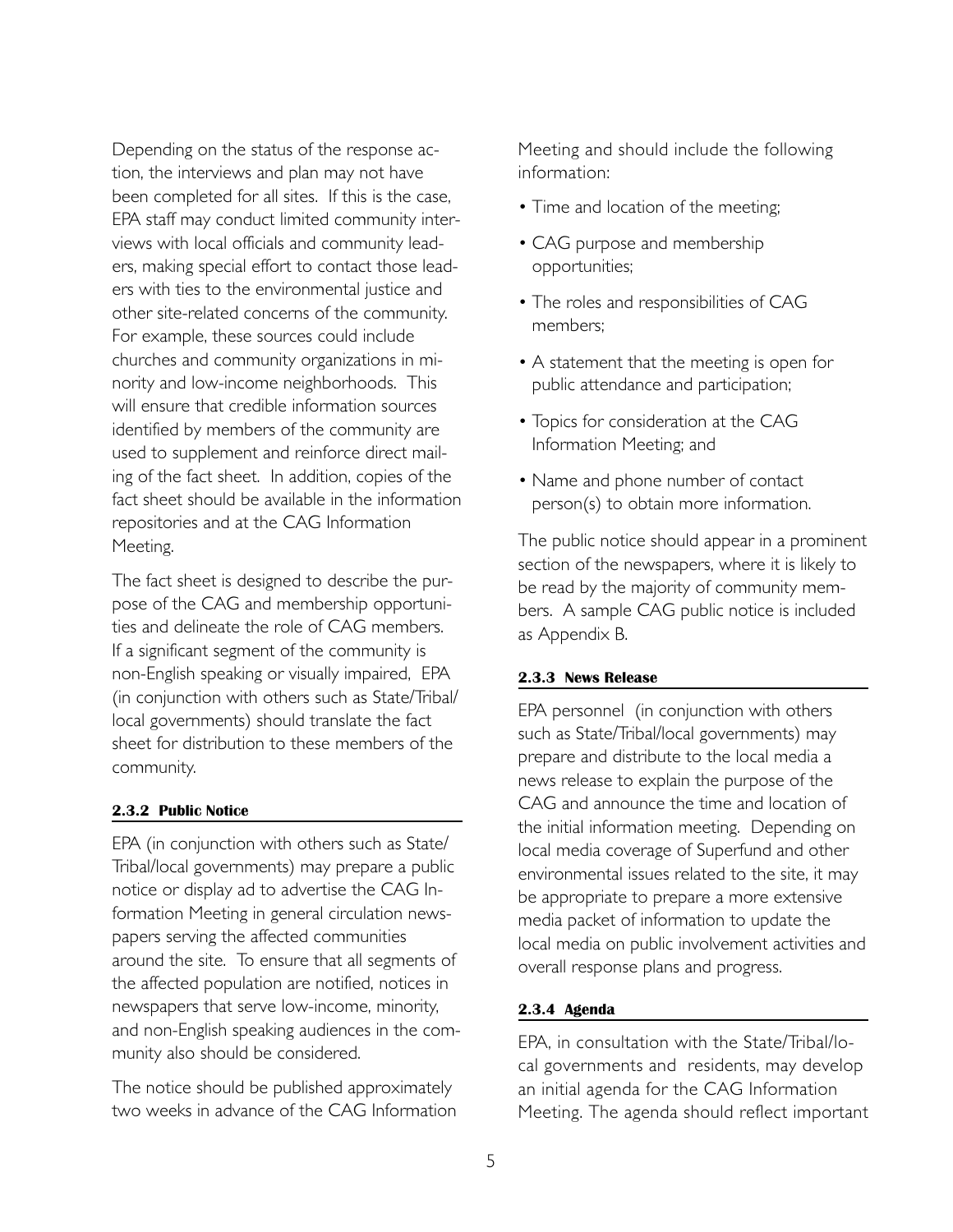community concerns raised in relation to the Superfund response. Again, the results of community interviews conducted in the process of developing Community Relations Plans and other community involvement activities may provide a source of information and background on community concerns. Demonstrating an awareness of and sensitivity to concerns expressed by the community is an important element in maximizing the potential benefits of CAGs.

## **2.4 CAG Information Meeting**

EPA may sponsor the CAG Information Meeting and may consult with the State/Tribal/local government in its preparation. EPA (in conjunction with others such as State/Tribal/local governments) should attempt to hold the CAG Information Meeting as early as possible in the cleanup process.

EPA personnel (and/or others such as State/ Tribal/local governments) may facilitate the CAG Information Meeting; however, for this and subsequent meetings, it may be preferable to have someone from the community with facilitation experience or a professional meeting facilitator serve as facilitator. A neutral facilitator is particularly effective at sites where some controversy is anticipated. Facilitation may produce a better sense of fairness and independence, helping to ensure more productive discussions.

The Information Meeting should serve to introduce the CAG concept to the community. The following topics may be appropriate to discuss at the meeting:

- Purpose and overview of the CAG;
- Goal of representing diverse community interests;
- Interface between the CAG and other community involvement activities;
- Membership opportunities;
- Suggested member selection process and timetable;
- Examples of a CAG Mission Statement and operating procedures (including community leadership);
- Suggested member responsibilities;
- Overview of site cleanup plans and progress; and
- Open discussion/question and answer period.

The Information Meeting and subsequent CAG meetings should be held in a central location and at a convenient time for community members. In addition, EPA (and/or others such as State/Tribal/local governments) should consider requirements of the Americans with Disabilities Act (ADA) and the Rehabilitation Act of 1994 in choosing a location (for example, accessibility by wheelchairs and availability of signers and readers, as necessary, to assist hearing and visually impaired participants).

Resources permitting, EPA (and/or others such as the State/Tribal/local governments) may provide appropriate administrative and logistical support for arranging the meeting and documenting its proceedings. Preparation of a concise and easy-to-read summary of the meeting also should be considered. Such a summary will help facilitate effective communication with local community members. The summary should be translated for interested members of the community who are non-English speaking or visually impaired. The summary should be made available for public review in the information repositories and through other dissemination methods no later than one month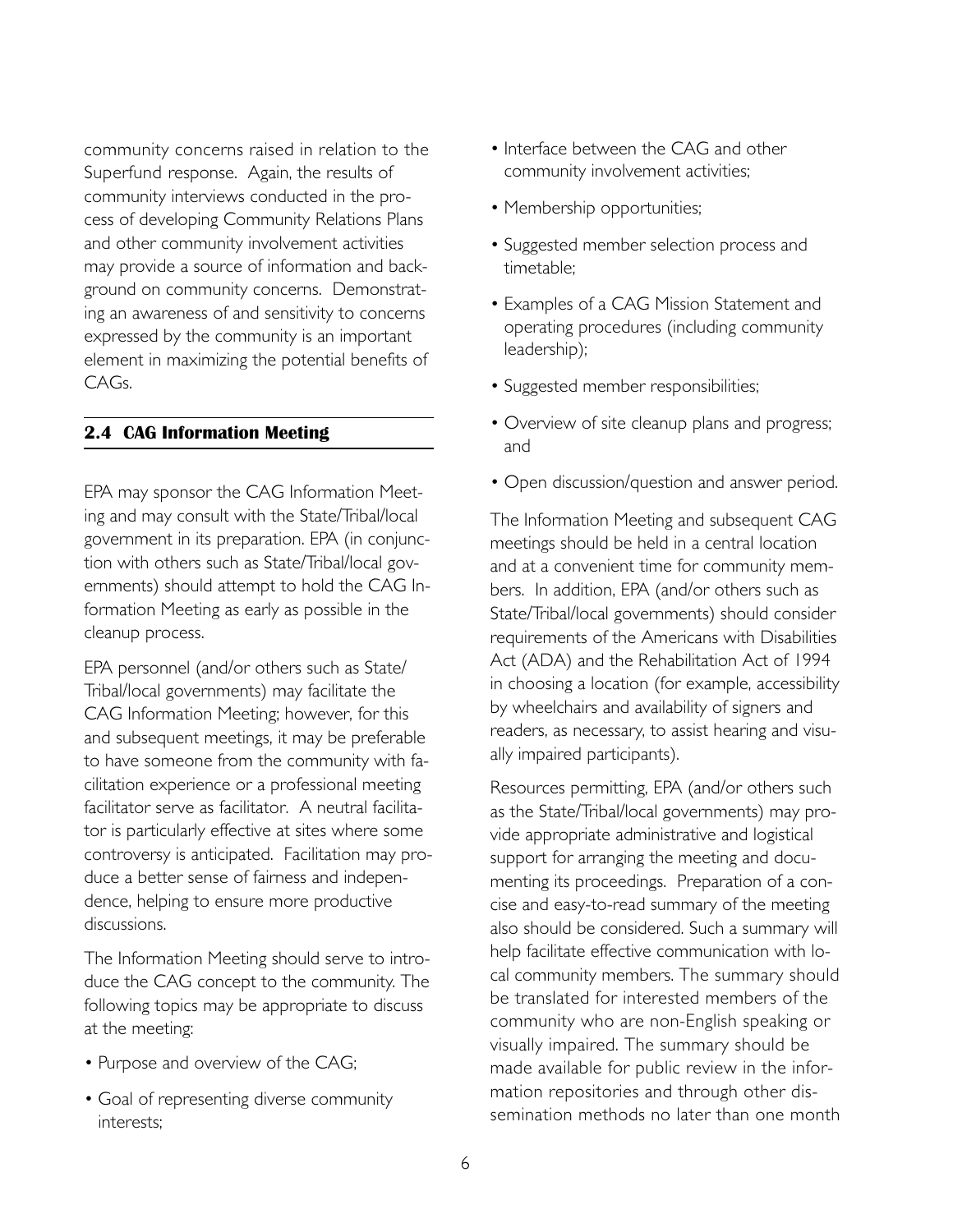after the Information Meeting. Copies of the summary also may be mailed to all community members who attend the initial meeting and to those who are on mailing lists used for other community involvement activities related to the site.

# **3. CAG Startup**

The time period between the CAG Information Meeting and the implementation of a fully functional CAG may vary from site to site. EPA should encourage CAGs to be in full operation within six months after the information meeting, in order to maximize their effectiveness in the Superfund cleanup decision-making process. There are several key activities that should be completed during this time period to ensure successful CAG operation. These activities are described in the following sections.

# **4. CAG Membership**

- **> Size of the CAG**
- **> Membership Composition**
- **> Roles and Responsibilities of CAG Members**
- **> Membership Solicitation**
- **> Membership Selection Models**

## **4.1 Size of the CAG**

The number of members in the CAG may vary from site to site depending on the composition and needs of the affected community. The

CAG should determine the size of its membership; when doing so, the CAG should consider the following factors:

- Diversity of the community;
- CAG workload; and
- Effective group discussion and decisionmaking (i.e., pros/cons of larger vs. smaller groups).

Federal Facility Environmental Restoration Advisory Boards, groups similar to CAGs, generally average around 20 members. While it often is difficult to ensure that everyone has an opportunity to participate and to achieve closure on discussions in larger groups, the CAG should be large enough to adequately reflect the diversity of community interests regarding site cleanup and reuse.

#### **4.2 Membership Composition**

To the extent possible, membership in the CAG should reflect the composition of the community near the site and the diversity of local interests, including the racial, ethnic, and economic diversity present in the community the CAG should be as inclusive as possible. At least half of the members of the CAG should be local community members (sometimes referred to as "near neighbors").

CAG membership should be drawn from the following groups:

- Residents or owners of residential property near the site and those who may be affected directly by site releases;
- Those who potentially may be affected by releases from the site, even if they do not live or own property near the site;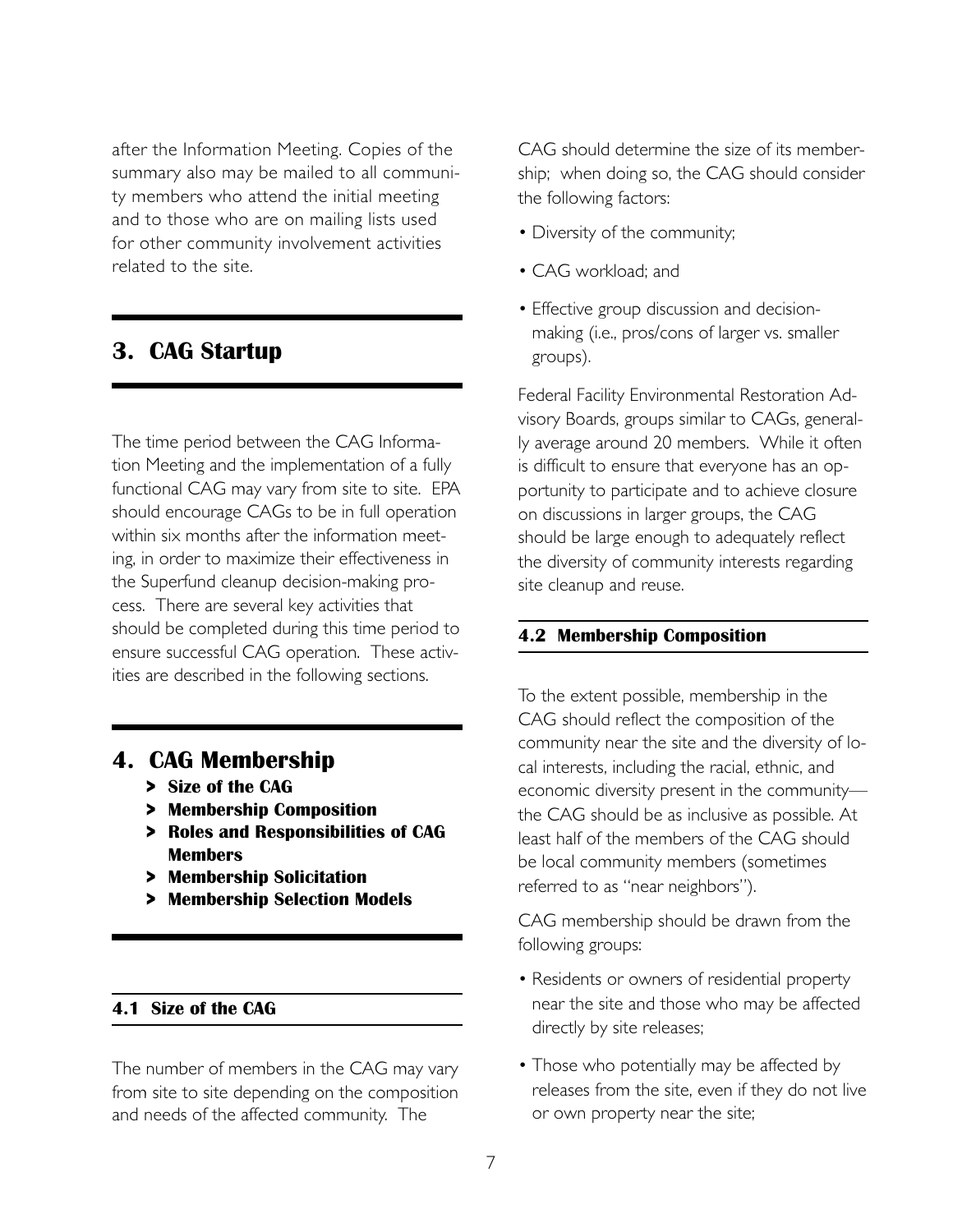- Local medical professionals practicing in the community;
- Native American tribes and communities;
- Representatives of minority and low-income groups;
- Citizens, environmental, or public interest group members living in the community;
- TAG recipients, if a TAG has been awarded at the site;
- Local government, including pertinent city or county governments, and governmental units that regulate land use in the vicinity of the site;
- Representatives of the local labor community;
- Facility owners and other significant PRPs;
- The local business community; and
- Other local, interested individuals.

Clearly, persons with an obvious conflict of interest at the site should not be members of the CAG, e.g., remedy vendors, lawyers involved in pending site litigation, non-local representatives of national groups, and others without a direct, personal interest in the site.

In order to prevent the PRP (or another interest group) from dominating CAG discussions, the community shall have the authority to limit the number of these representatives or designate them as ex-officio members.

# **4.3 Roles and Responsibilities of CAG Members**

Generally, CAG members will be expected to participate in CAG meetings, provide data and information to EPA on site issues, and share

information with their fellow community members. EPA (along with State/Tribal/local governments, as appropriate) should help the CAG clearly define and maintain these roles and responsibilities (see Section 10.2, under "Roles and Responsibilities").

# **4.4 Membership Solicitation**

*For the CAG concept to be successful, the membership of each CAG should reflect the diverse interests of the community in which the Superfund site is located.* It is also important that each community have the lead role in determining the membership appropriate for its CAG. This will help encourage participation in and support for the CAG. EPA should not select or approve/disapprove individual CAG members but must certify that the CAG is representative of the diverse interests of the community.

EPA, in coordination with the State/Tribal/local governments, should inform the community about the purposes of the CAG and opportunities for membership and participation. This public outreach effort needs to be tailored to the individual community in which the CAG is to be formed. This is especially important at sites which are in the early stages of the Superfund cleanup process, sites at which opportunities for community participation have been limited, and/or sites where there has been relatively little community or media interest.

EPA (in coordination with others such as the State/Tribal/local governments) should make every effort to ensure that all individuals and groups representing community interests are informed about the CAG and the potential for membership so that each has the opportunity to participate in the CAG. For example, EPA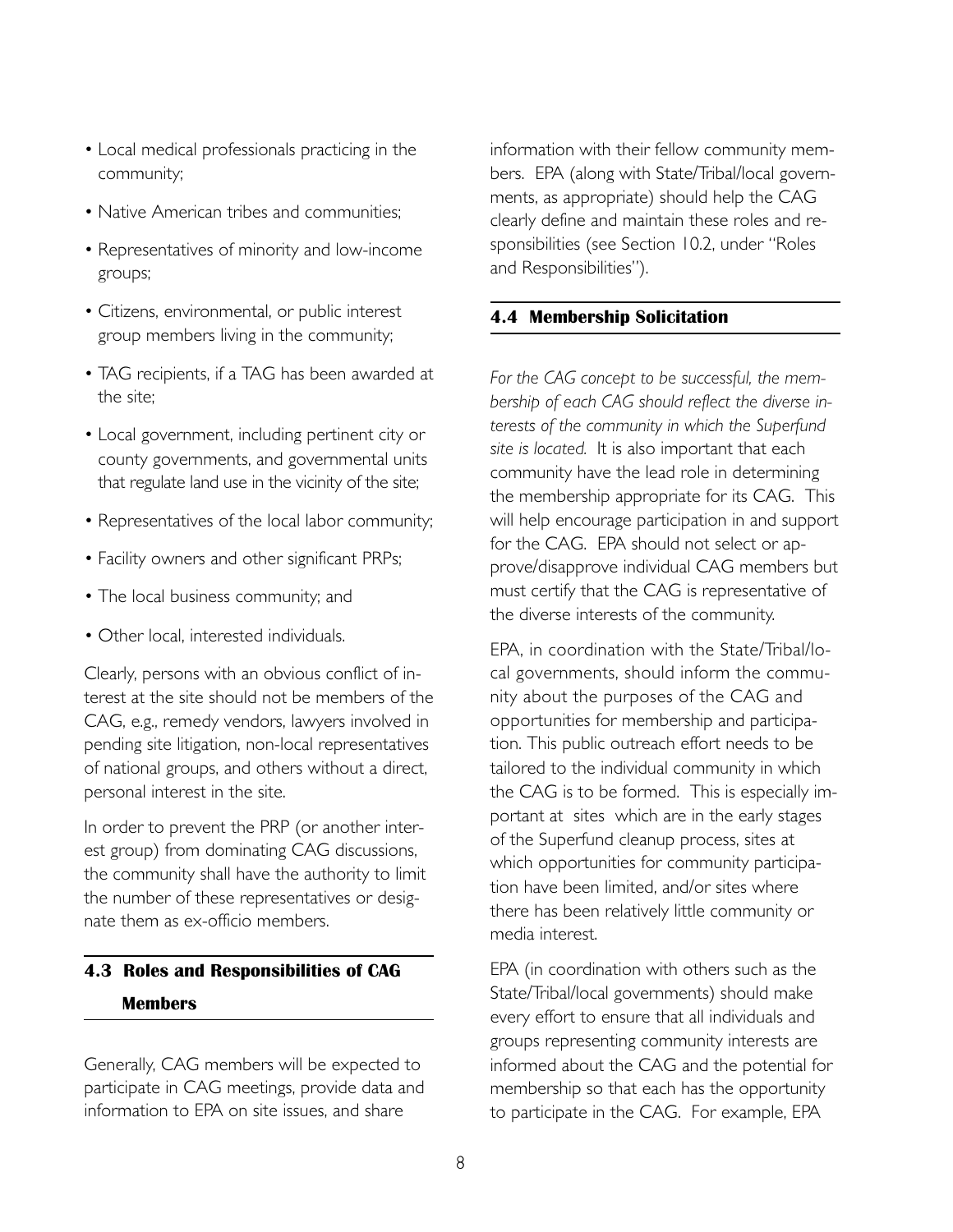may begin the public outreach effort regarding CAG membership before the CAG Information Meeting by distributing the CAG fact sheet and publishing public notices and news releases.

Depending on the results of community-wide efforts to solicit nominations for CAG membership, it may be necessary to refine and further focus efforts for specific groups. These efforts may be reinforced with a letter to individuals and groups representing diverse community interests. A sample letter regarding CAG membership is included as Appendix C. CAG information also can be mailed to those expressing interest generally in the site and/or specifically in the CAG. CAG information also should be made available through the local information repositories. The information also may be reformatted and posted in other visible locations such as information kiosks and community centers.

If there is not enough community interest to form a CAG after all solicitation efforts have been exhausted, EPA (in conjunction with others such as State/Tribal/local governments) may issue a public notice through all available outlets to announce that efforts to form a CAG have been unsuccessful. A sample of such a public notice is included as Appendix D.

## **4.5 Membership Selection Models**

The selection of CAG members should be accomplished in a fair and open manner in order to maintain the level of trust needed for successful CAG operation. The members of the CAG should reflect the composition of the community and represent the diversity of local interests. In designing the method for developing a CAG that is most appropriate for the

affected community, it may be useful for EPA (in conjunction with others such as State/Tribal/ local governments) to offer some type of facilitation.

The following Membership Selection models are examples that may be used and adapted to best meet the particular needs of a community. Of course, each community is unique and no one model will work in all instances; in fact, it may be appropriate to develop an entirely different model for selecting CAG members. Similarly, formal membership selection models, such as those described in this section, may not always be necessary. For example, selecting a group may be as simple as widely advertising the opportunity to join the CAG and then recognizing the CAG as consisting of the respondents. The key is that the CAG represent the interests of the community and that the CAG be able to function as a group. The exact selection process is secondary, as long as the process is fair and open.

#### **4.5.1 Screening Panel Model**

Under this model, EPA, consulting with and involving the State/Tribal/local government, could assist the community in organizing a short-term Screening Panel to review nominations for membership on the CAG prior to final member selection. After the opportunity to form a CAG has been announced, the local community should identify (using a fair and open manner) CAG members who represent the diverse interests of the community. The panel should, to the extent practical, reflect the diversity of interests in the community since the panel would be expected to choose CAG members who are equally representative. The panel may select a chairperson from among its members.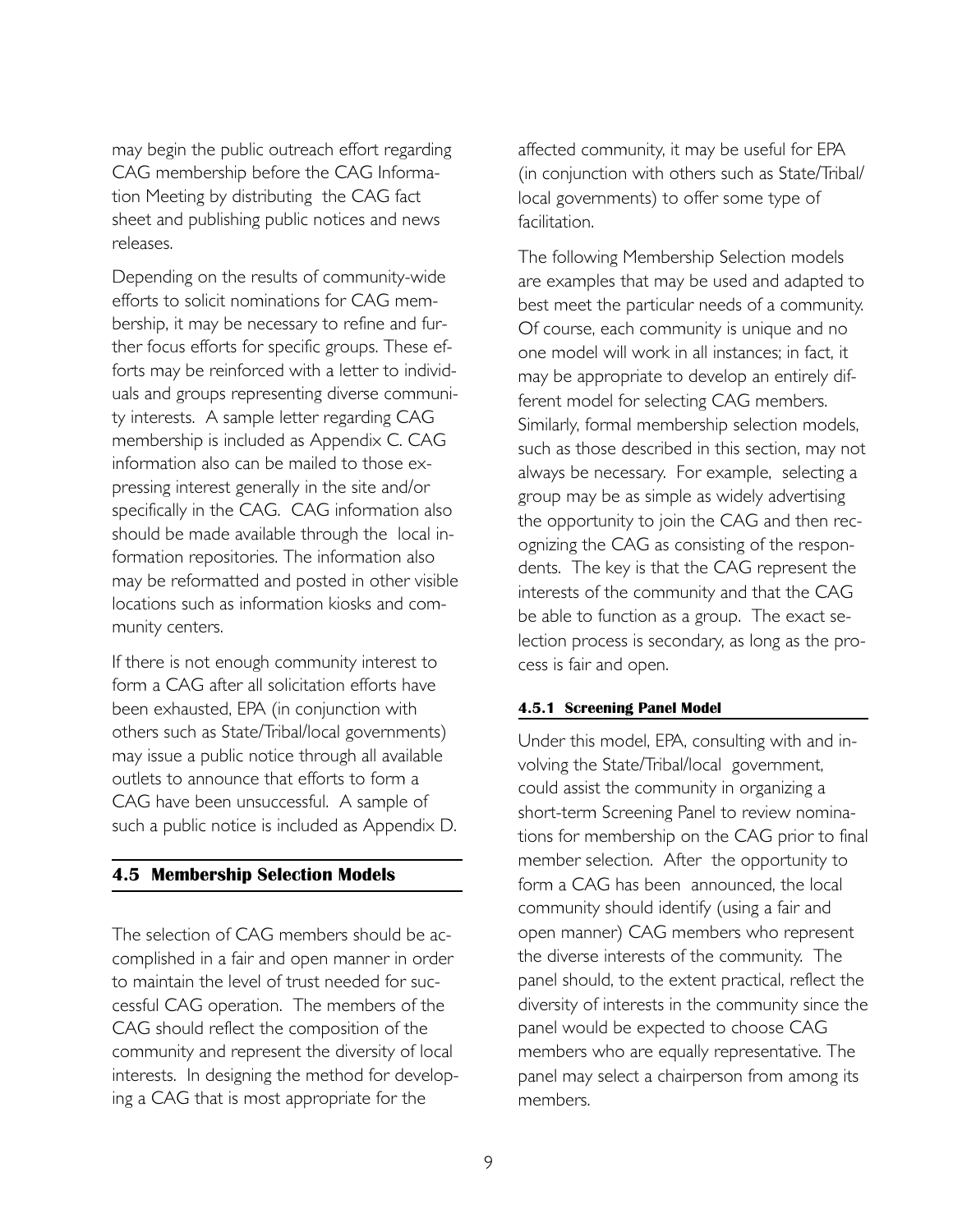The Screening panel should consider establishing and publicizing the following:

- Procedures for nominating members for the CAG, including the way members of the community can nominate themselves to be CAG members (panel members also may nominate themselves to be CAG members.);
- The process for screening nominations and making recommendations for membership;
- The criteria to be used in screening nominations and determining membership recommendations; and
- A list of any recommended nominees for membership on the CAG.

The Screening Panel Chairperson may forward the panel's recommended list of nominees to the appropriate EPA Regional Administrator for review and comment (not for approval/disapproval of individuals) with regard to its ability to represent the interests of the community.

#### **4.5.2 Existing Group Model**

Under this model, an existing group in the community—such as a group with a history of involvement at the Superfund site—may be selected as the CAG for that community, if, in fact, it does represent the diverse interests in the community. If the group does not appear representative of the community, EPA may ask the group to expand its membership to include any community interests not represented.

#### **4.5.3 Core Group Model**

Under this model, EPA, consulting with and involving the State/Tribal/local governments, could select a Core Group that represents the diverse interests of the community. EPA (in conjunction with others such as State/Tribal/local governments) may remind the community

that a person may nominate himself or herself through the application process. For example, members of the Core Group could include seven members representing the following interests: two local residents, local government, environmental, civic, labor, and business. The members of this Core Group then would select the remaining members of the CAG in a fair and open manner.

#### **4.5.4 Self-Selecting Group Model**

Under this model, after EPA (in conjunction with others such as State/Tribal/local governments) announces the opportunity to form a CAG, the local community identifies (in a fair and open manner) CAG members who they believe represent the diverse interests of their community. Realistically, it may take some communities a significant amount of time to fully select the CAG members.

#### **4.5.5 Local Government Group Model**

Under this model, the local government would select, in a fair and open manner, members of the community to serve on the CAG. This model may be appropriate at sites where a positive working relationship and established communication channels exist between the local government and the community.

# **5. CAG Member Training**

Many of those selected as members of the CAG may require some initial training to enable them to perform their duties. EPA may work with the State/Tribal agencies, the local government(s), local universities, the PRP(s), and others, to provide training and prepare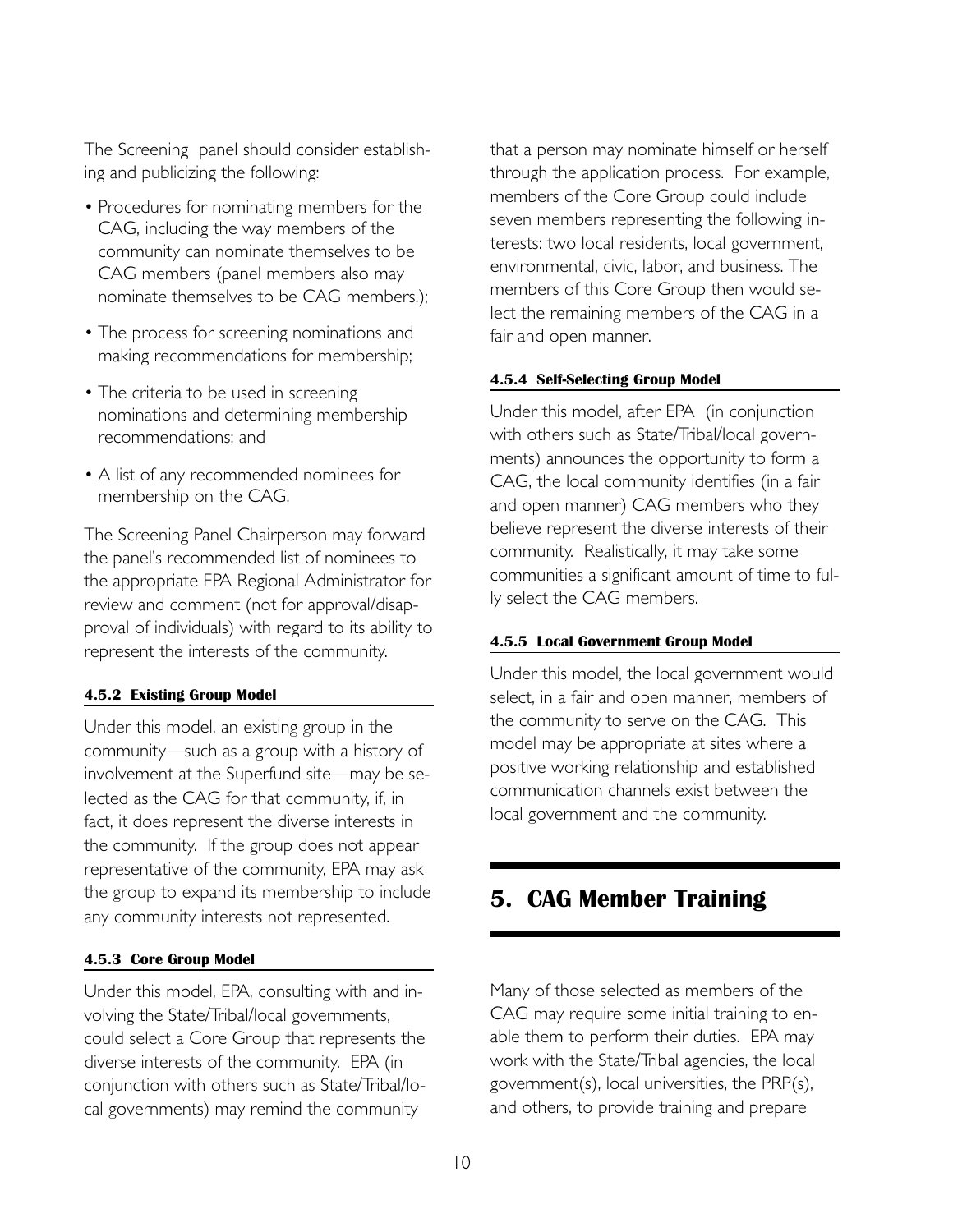briefing materials for CAG members. EPA also may work with these organizations and appropriate local groups to develop a method for quickly informing and educating new CAG members about cleanup issues, plans, and progress. Every effort should be made to tailor the training to the specific needs of the CAG members. For example, some CAG members may require more extensive training than others; similarly, some may need training materials in alternative formats, such as in a language other than English. It is extremely important for the success of the CAG process that all members have an adequate opportunity to understand the Superfund process and the cleanup issues related to their respective sites. It also is important that the CAG function as a group, meaning some CAGs may need training on how to function effectively as a group.

Training may be accomplished at regular CAG meetings and/or through activities such as the following:

- Formal training sessions;
- Briefing books, fact sheets, and maps; and
- Site tours.

Every effort should be made to provide CAG members with appropriate and necessary training, subject to available resources.

Technical staff from local, State/Tribal, and Federal agencies involved in site cleanup may attend CAG meetings. They may serve as technical resources and provide information about their respective areas of expertise to CAG members.

# **6. Administrative Support for the CAG**

EPA, together with State/Tribal governments, the local government(s), local universities, the PRP(s), and others may assist the CAG with administrative support on issues relevant to the Superfund site cleanup and decision-making process.

Resources permitting, EPA also may expand existing site contractor support work assignments, for example, to provide administrative support and translate documents with EPA staff oversight.

Administrative support for the CAG may include the following:

- Arranging for meeting space in a central location;
- Preparing and distributing meeting notices and agenda;
- Taking notes during meetings and preparing meeting summaries;
- Duplicating site-related documents for CAG review;
- Duplicating and distributing CAG review comments, fact sheets, and other materials;
- Providing mailing services and postage;
- Preparing and placing public notices in local newspapers;
- Maintaining CAG mailing lists;
- Translating or interpreting outreach materials and CAG meetings in cases where there is a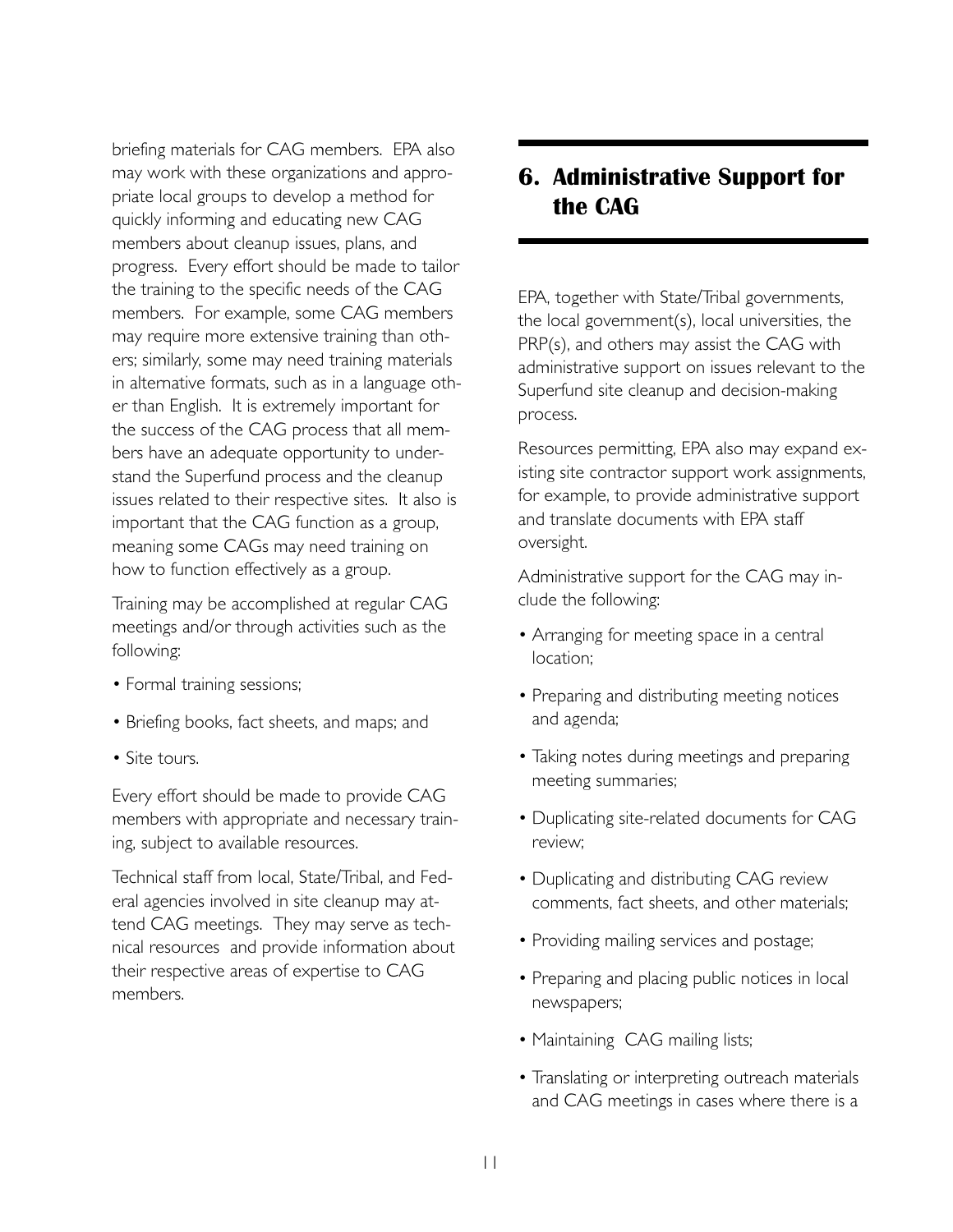significant non-English speaking portion of the community; and

• Facilitating CAG meetings and special-focus sessions, if requested by the CAG.

After CAG members have been selected, EPA, in coordination with the State/Tribal agencies and the local government, may assist the CAG in developing a news release or fact sheet announcing the startup of the CAG and providing the names of CAG members. The news release or fact sheet also can be used as a vehicle for publicly thanking all members of the community who expressed an interest in CAG participation, encouraging their continued involvement through attendance at CAG meetings, and announcing the first CAG meeting.

# **7. CAG Operations**

- **> Chairperson**
- **> Mission Statement and Operating Procedures**
- **> Meetings**

# **7.1 Chairperson**

CAG members may select a Chairperson from within their ranks and determine an appropriate term of office. It may be useful to advise that the Chairperson be committed to the CAG and willing to serve for an extended period of time (e.g., two years) to ensure continuity. Members have the right and responsibility to replace the Chairperson as they believe necessary. The processes for selecting and dismissing a Chairperson should be detailed in the CAG's operating procedures.

# **7.2 Mission Statement and Operating Procedures**

Each CAG should develop a Mission Statement describing the CAG's specific purpose, scope, goals, and objectives. The mission statement and subsequent CAG activities should focus on actions related to Superfund site issues consistent with the purpose of a CAG.

Each CAG should develop its own letterhead. Each CAG also should develop a set of procedures to guide day-to-day operations. Topics to be addressed in these operating procedures include the following:

- How to fill membership vacancies;
- How often to hold meetings;
- The process for reviewing and commenting on documents and other materials;
- How to notify the community of CAG meetings;
- How the public can participate in and pose questions during CAG meetings; and
- How to determine when the CAG has fulfilled its role and how it will disband.

# **7.3 Meetings**

All CAG meetings should be open to the public. The meetings should be announced publicly (via display ads in newspapers, flyers, etc.) well enough in advance (e.g., two weeks) to encourage maximum participation of CAG and community members.

EPA personnel (and/or others such as State/ Tribal/local governments) may facilitate CAG meetings, however, it may be preferable to use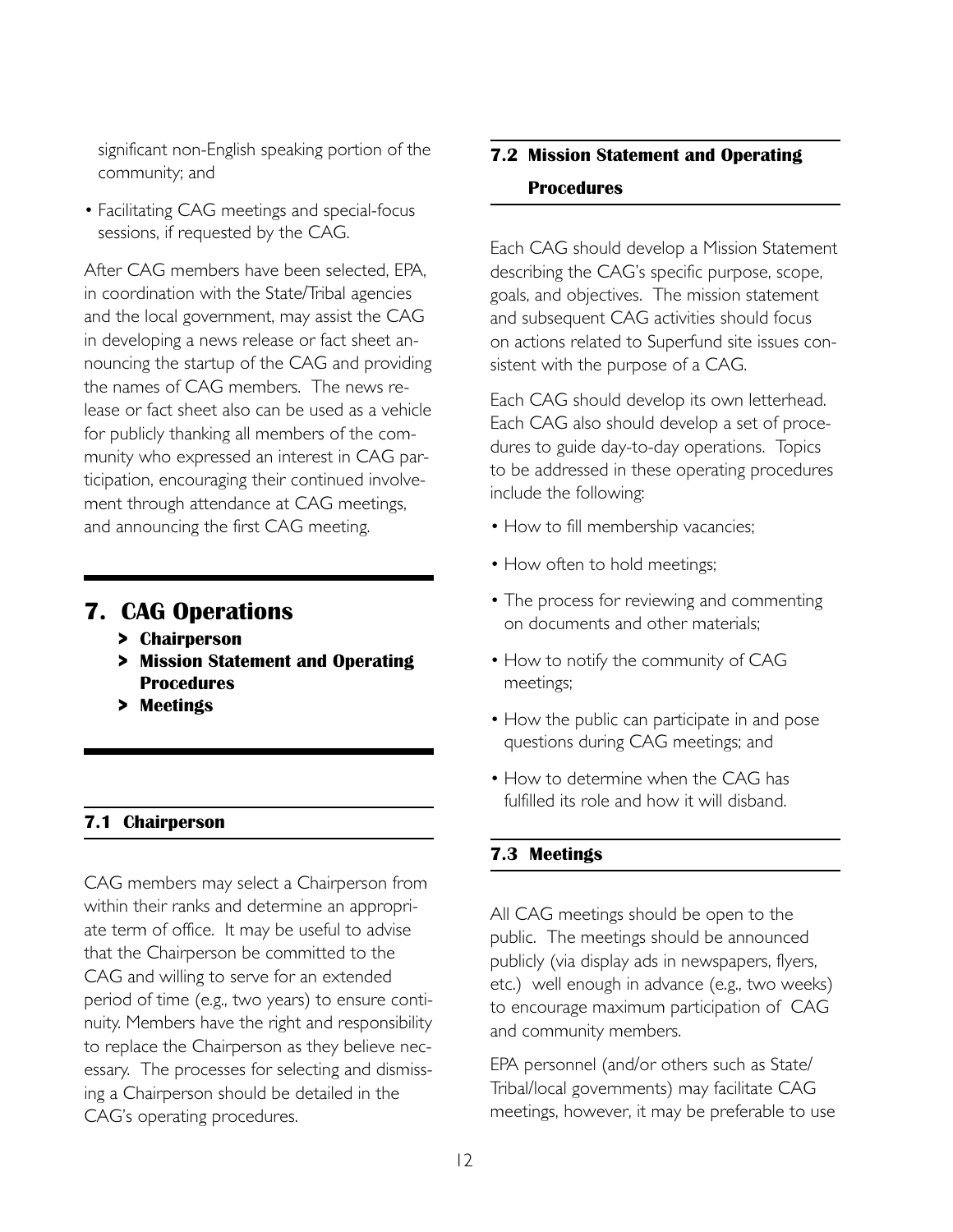someone from the community with facilitation experience or a professional meeting facilitator. A neutral facilitator is particularly effective at sites where some controversy is anticipated. Facilitation may produce a better sense of fairness and independence, helping to ensure more productive discussions. If a facilitator is regularly used during CAG meetings, it may be helpful to further clarify both the Chairperson's and facilitator's roles to avoid direct conflict between the facilitator and Chairperson.

The intent of the CAG is to ensure ongoing community involvement in Superfund response actions. As such, regular attendance at CAG meetings by all CAG members should be anticipated. Even though they are not CAG members, the EPA Site Manager and the CIC may attend meetings and encourage representatives of other pertinent Federal agencies and State/ Tribal/local governments to attend meetings as well. Governmental attendees should not be so numerous, however, as to inhibit meeting discussions. Consistent attendance, however, can demonstrate commitment to meaningful public participation in the cleanup process.

#### **7.3.1 Meeting Frequency**

CAG meetings should be scheduled on a regular basis. CAG members should determine the frequency of CAG meetings based on the needs at their particular site. Meetings should be held often enough to allow the CAG to respond to site issues within specified timeframes and allow for timely communication of CAG actions and site activities to the rest of the community. Frequency of meetings should be covered in the CAG's operating procedures.

## **7.3.2 Location**

The CAG meetings should be held in a location agreed upon by CAG members. It is useful to

consider a location convenient to CAG members, as well as central enough to encourage attendance by other interested members of the community. Meeting spaces such as local libraries, high schools, and senior centers may be acceptable locations. The location should meet requirements of the Americans with Disabilities Act and the Rehabilitation Act of 1994 (for example, accessibility for those in wheelchairs).

#### **7.3.3 Meeting Format**

The format for CAG meetings may vary depending on the needs of the CAG. A basic meeting format might include:

- Review of "old" business;
- Status update by the project technical staff and CAG member discussion;
- Discussion and question/answer session involving members of the public in attendance;
- Summary and discussion of "action items" for the CAG; and
- Discussion of the next meeting's agenda.

Prior to announcing each meeting, CAG members may wish to agree upon the meeting's purpose, agenda, and format. If necessary, arrangements should be made to provide a translator or interpreter and/or facilitator. EPA (in conjunction with others such as State/Tribal/ local governments) may assist the CAG in making appropriate arrangements.

#### **7.3.4 Special-Focus Sessions**

The CAG also may consider holding special-focus sessions from time to time. These meetings would focus on a single topic and provide an opportunity for the CAG to solicit input, discuss, or gather information on a specific issue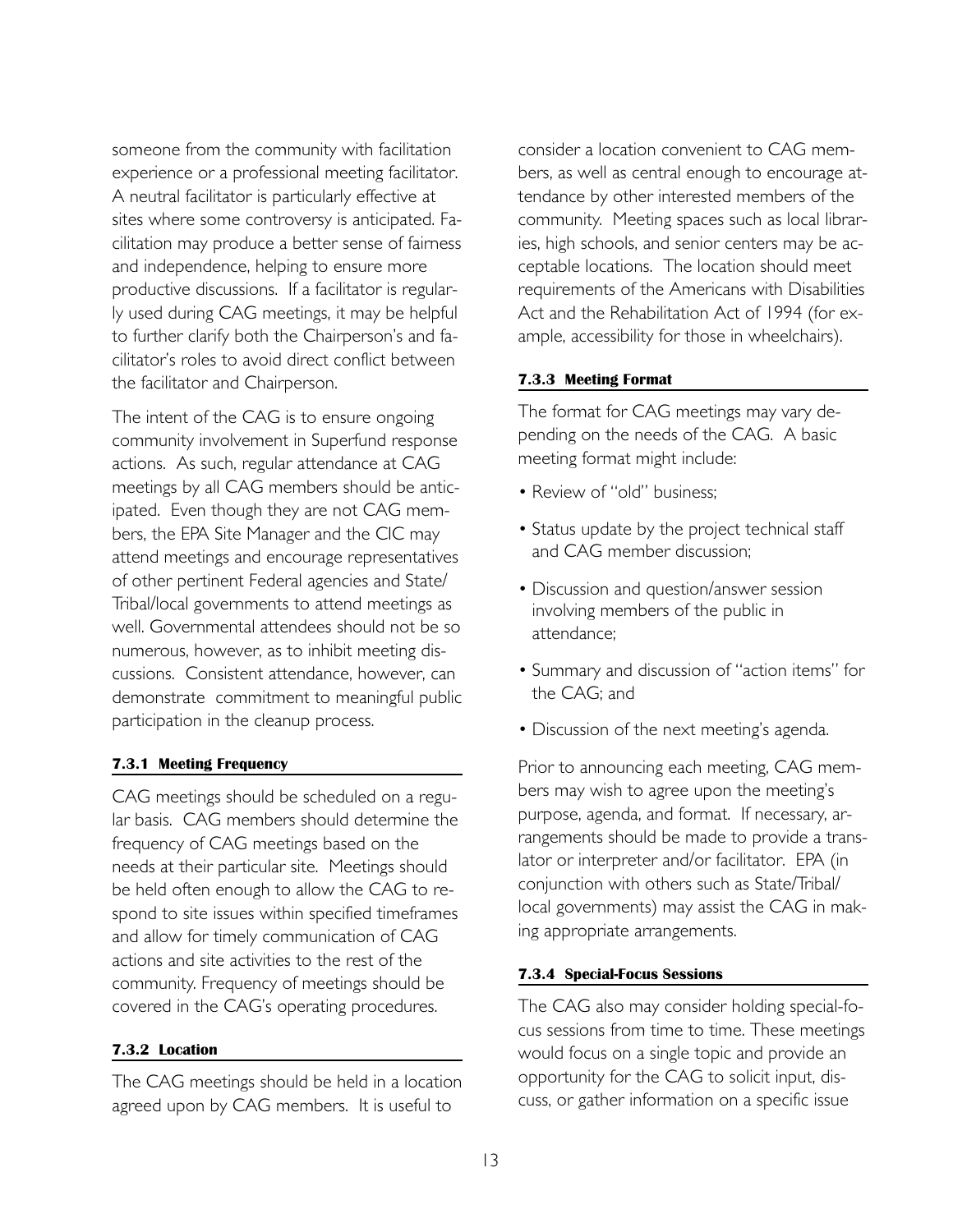requiring attention. If an expert cannot attend a special-focus session—travel and attendance in person may not always be possible—it may be useful for the CAG to schedule a conference call with that expert to discuss a particular issue. EPA (in conjunction with others such as State/Tribal/local governments) may provide support for special-focus sessions on issues relevant to the Superfund site cleanup and decision-making process.

#### **7.3.5 Meeting Documentation**

The CAG should prepare a concise summary of each meeting, highlighting the topics discussed, agreements reached, and action items identified. EPA and others such as the State/ Tribal/local governments may provide support for this effort. The CAG may want to consider preparing a summary, rather than a verbatim transcript, to facilitate effective communication with local communities. If a significant segment of the affected population is non-English-speaking or visually impaired, they also should translate the summary, as appropriate, for these members of the community.

The meeting summary should be available for public review in the information repositories and through other dissemination methods within one month of the meeting. Copies of the summary also may be mailed to all community members who attended the meeting and to those who are on the CAG mailing list. If the CAG mailing list is larger than EPA's site mailing list, EPA may expand its mailing list to include interested community members from the CAG list.

# **8. CAG Response to Requests for Comments**

EPA (in conjunction with others such as State/ Tribal/local governments) should make every effort to involve the CAG during the early stages of developing documents—for example, during the scoping stage.

When EPA offers CAG members the opportunity to review and comment on documents, it may be helpful for EPA's technical staff (and from other appropriate agencies) to conduct a brief walk-through of each document prior to the CAG members' review. This overview may include explaining the goals and significance of each document in the cleanup process.

EPA should consider making all documents available to the CAG for the same length of time as to other groups—such as the State/ Tribal and peer review groups. The duration of comment periods for some Superfund site-related documents, such as the Remedial Investigation/Feasibility Study (RI/FS) and the Proposed Plan and Records of Decision (RODs), are already established. CAG members, however, may be asked to review and comment on a variety of documents and other information for which comment period durations have not been established. EPA should explain to the CAG that, in some cases, time allotted for review of these materials may have to be less than 30 days. In those cases, the CAG should be ready to complete its review and provide comments in the shorter time period.

The CAG may determine the most efficient way to respond to requests for review and comment on key documents. The CAG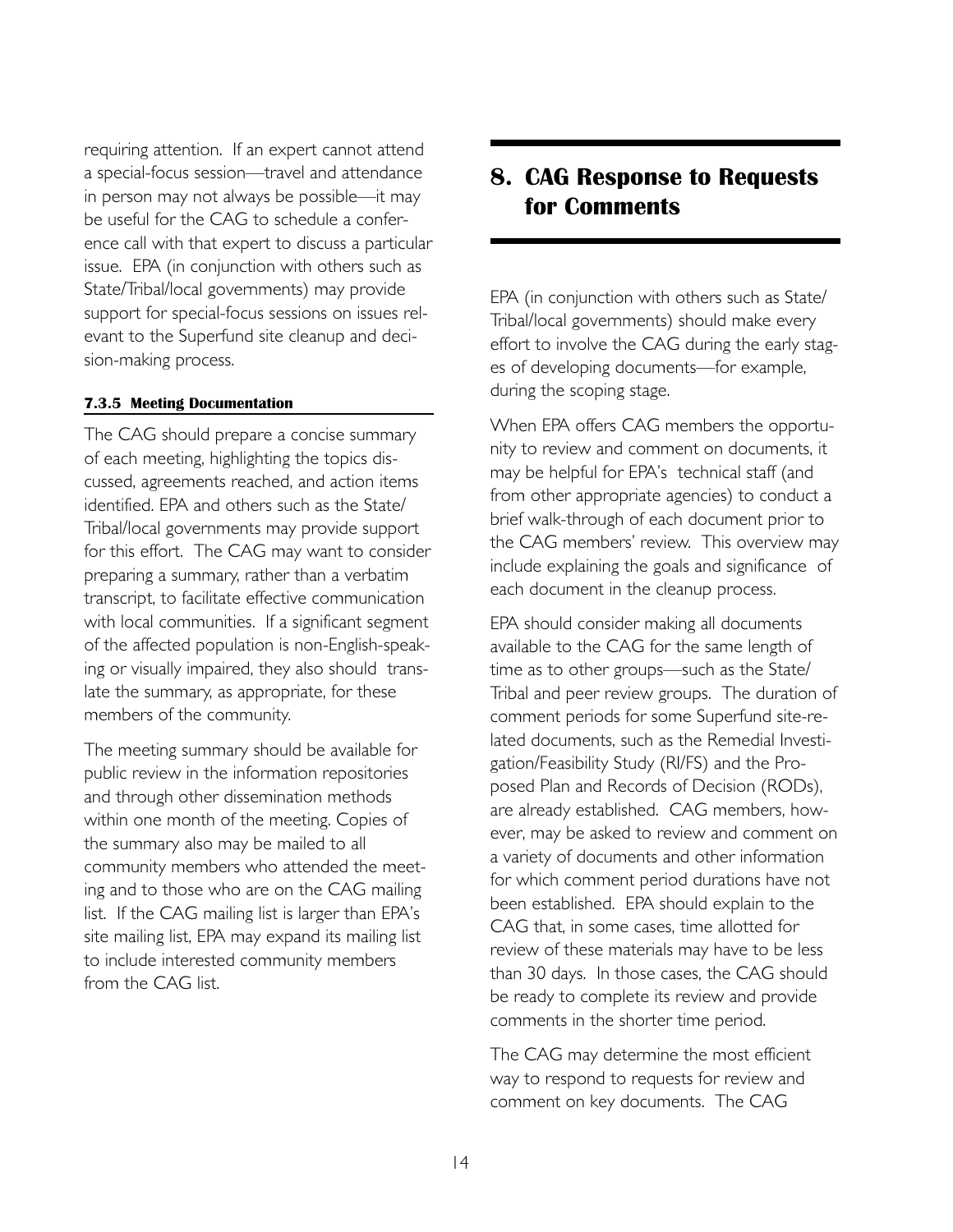should choose, on a case-by-case basis, the most appropriate mechanism to ensure that comments are provided within specified timeframes. One option available for the CAG to gather input from its constituents is by holding a special-focus meeting. To assist in the process, EPA (in conjunction with others such as State/ Tribal/local governments) should prepare executive summaries in plain language describing the document and its key points.

# **9. EPA Response to Comments from the CAG**

Since EPA representatives may attend CAG meetings regularly, EPA may have the opportunity to respond to many CAG comments on key documents and other issues in the context of meeting discussions. These responses should be documented as part of the interchange during the CAG meeting and, unless otherwise stated, should not be considered part of the formal Agency "Response to Comments" (as required under Sections 113 and 117 of CERCLA and 40 CFR 300 of the National Contingency Plan). EPA should recognize the nature of the comments (whether statements of individual preferences or statements supported by all CAG members), and give the comments corresponding weight for consideration. In cases where there are numerous comments to address in a meeting context, EPA may respond to them in writing.

# **10. Roles and Responsibilities**

- **> CAG Chairperson**
- **> CAG Members**
- **> EPA (as Lead Agency)**
- **> State/Tribal Regulatory Agency**
- **> CAG TAG Interface**

EPA is committed to early, direct, and meaningful public involvement. Through CAGs, community members have a direct line of communication with EPA (as well as with the State/ Tribal/local governments, depending on their level of involvement) and many opportunities for expressing their opinions. As a representative public forum, CAG members are able to voice their views on cleanup issues and play an important role in cleanup decisions. This is especially important before key points in the cleanup process. For example, CAG members may express preferences for the type of remedy, cleanup levels, future land use, and interaction with the regulatory agencies. Since the CAG, by definition, is intended to be representative of the affected community, the regulatory agencies will give substantial weight to the preferences expressed by CAG members. This is particularly important if the preferences reflect the position of most CAG members or represent a consensus from the CAG. EPA must not only listen to views expressed by CAG members but address their views when making site decisions.

EPA, the State/Tribal/local governments, the CAG Chairperson, and CAG members each have an important role to play in the development and operation of the CAG and in contributing to its effectiveness as a forum for meaningful public participation in Superfund response actions.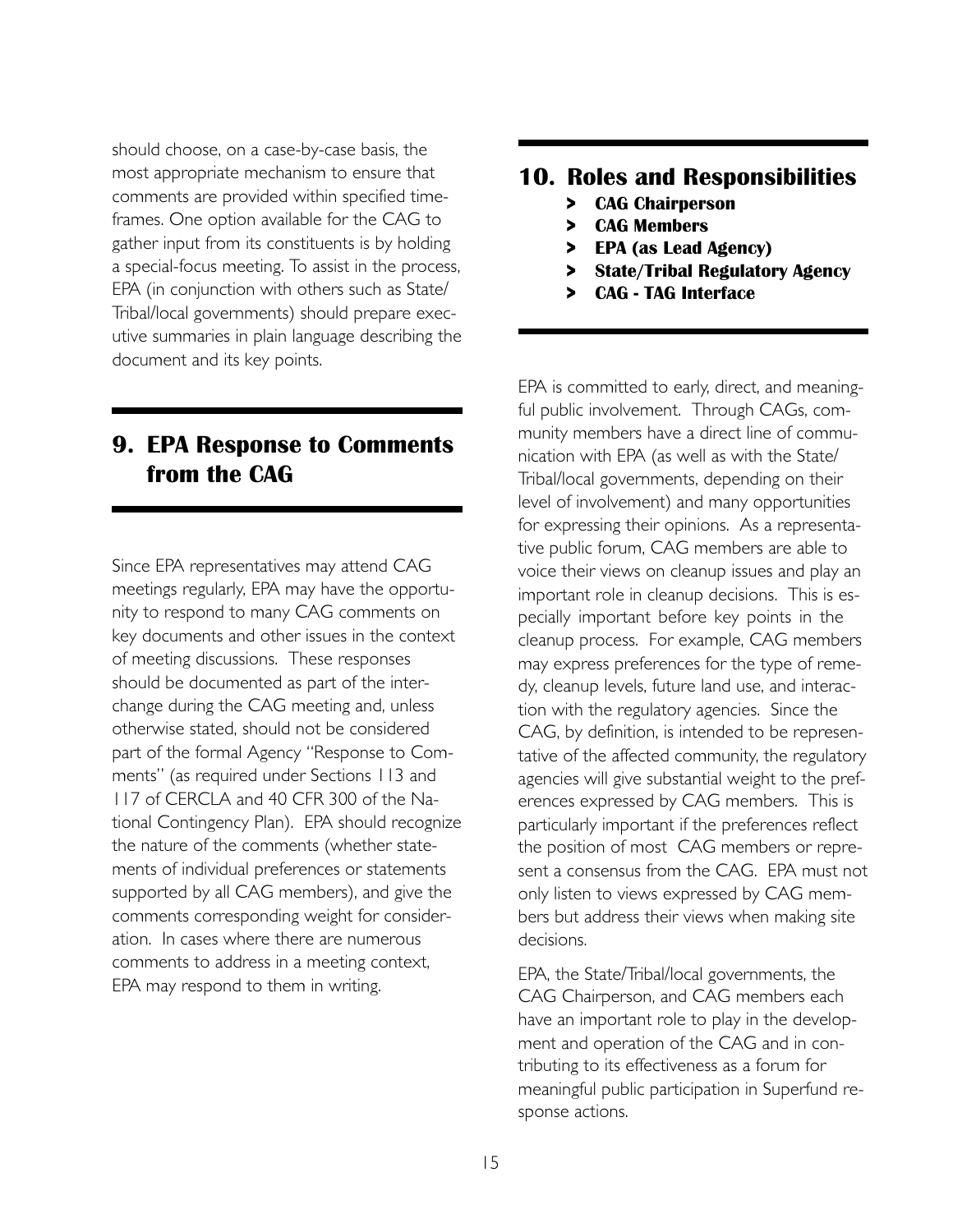The following list, while not comprehensive, includes some of the key functions of each player.

## **10.1 CAG Chairperson**

- 1. Prepare and distribute an agenda prior to each CAG meeting.
- 2. Ensure that CAG meetings are conducted in a manner that encourages open and constructive participation by all members and invites participation by other interested parties in the community.
- 3. Ensure that all pertinent community issues and concerns related to the Superfund site response are raised for consideration and discussion.
- 4. Attempt, whenever possible, to reach consensus among CAG members by providing official comments or stating positions on relevant issues and key documents.
- 5. Facilitate dissemination of information on key issues to the community.

## **10.2 CAG Members**

1. Serve as a direct and reliable conduit for information flow to and from the community. CAG members have a responsibility to share information with other members of the affected community—the people they represent. Their names should be publicized widely within the local community to ensure that community members and interest groups have ready access to CAG members. If CAG members do not wish to have their phone numbers listed publicly, an alternative contact system should be explored to

ensure that the community has access to CAG members.

- 2. Represent not only their own personal views, but also the views of other community members while serving on the CAG. CAG members should honestly and fairly present information they receive from members of the community; tentative conclusions should be identified properly as such.
- 3. Review information concerning site cleanup plans, including technical documents, proposed and final plans, status reports, and consultants' reports and provide comments and other input at CAG meetings and other special-focus meetings.
- 4. Play an important role at key points in the cleanup decision-making process by expressing individual community preferences on site issues.
- 5. Attempt, whenever possible, to achieve consensus with their fellow members before providing official comments or stating positions on relevant issues and key documents.
- 6. Assist the Chairperson in disseminating information on key issues to the community.
- 7. Attend all CAG meetings.
- 8. Be committed to the CAG and willing to serve for an extended period of time (e.g., two years). Terms may be staggered for continuity.
- 9. Serve voluntarily and without compensation.

## **10.3 EPA (as Lead Agency)**

1. Provide information on the opportunity to form the CAG.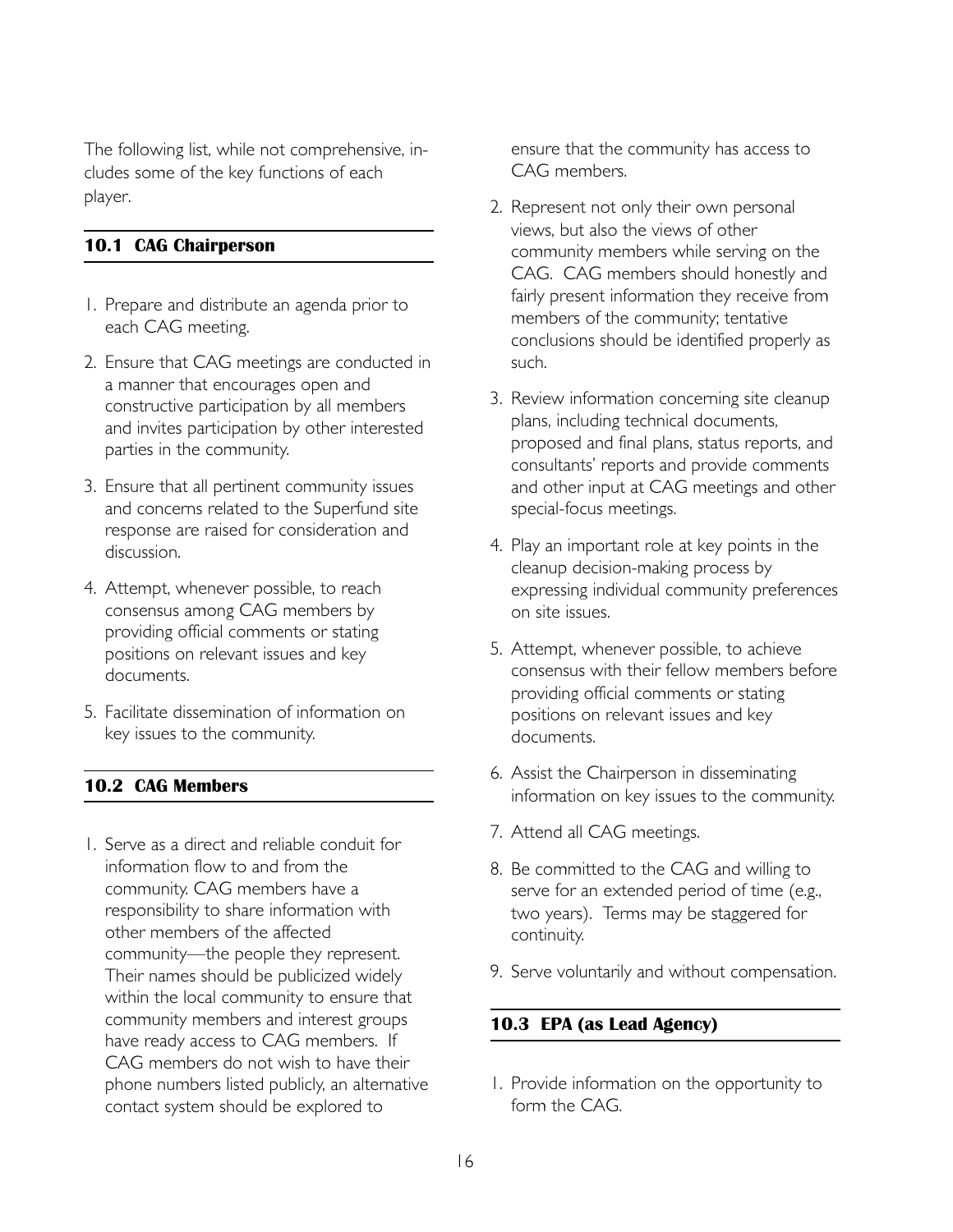- 2. Attend CAG meetings to provide information and technical expertise on Superfund site cleanup.
- 3. Facilitate discussion of issues and concerns relative to Superfund actions.
- 4. Listen and respond to views expressed by CAG members, giving them substantial consideration when making site decisions, especially when views are those of most or all CAG members.
- 5. Work with others, as appropriate, to support and participate in training to be provided to CAG members.
- 6. Assist the CAG with administrative and logistical support and meeting facilities.

# **10.4 State/Tribal Regulatory Agency**

- 1. Attend all CAG meetings.
- 2. Serve as an information referral and resource bank for the CAG on State- or Tribal-related issues.
- 3. Support training to be provided to CAG members.
- 4. If the lead agency, assume responsibilities under Section 10.3.

# **10.5 CAG - TAG Interface**

TAG recipients can use their TAG funds to hire their own independent Technical Advisor to help them better understand and more effectively participate in the decision-making process at Superfund sites.

If a TAG has been awarded to a community group for work at this particular site (with the CAG), the Region should encourage a representative of the TAG group to be a member of the CAG. The Regions also should encourage the TAG and CAG to work together toward common goals with respect to site remediation.

If no TAG currently exists for this site, community members are still eligible and are encouraged to apply for a TAG. *Having a CAG at a site in no way precludes an eligible group at that same site from receiving a TAG.*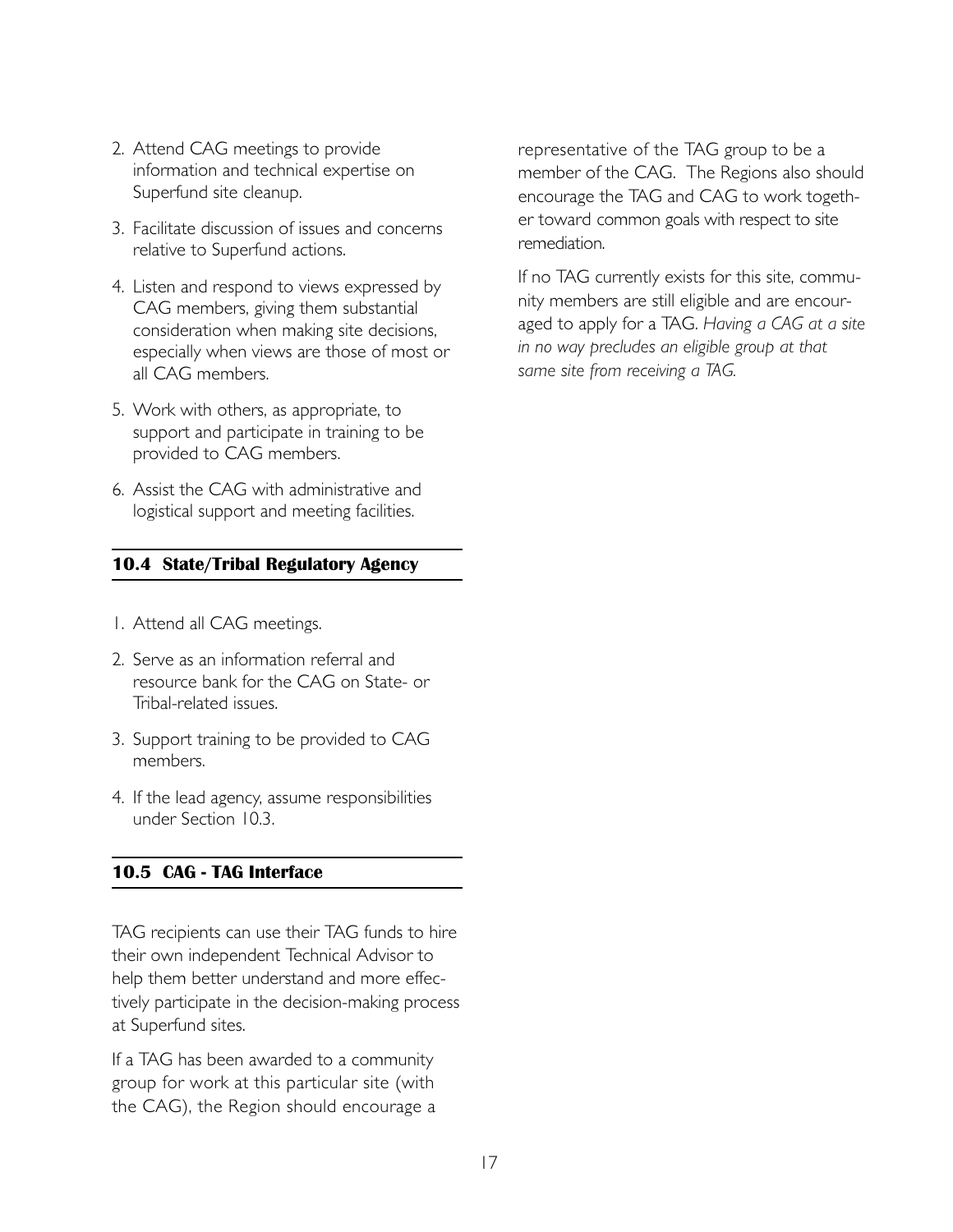# **Points to Keep in Mind Regarding Community Advisory Groups**

- Consult with and involve appropriate State and Tribal Governments.
- Consult with and involve appropriate local governments.
- Involve communities EARLY in the Superfund process.
- Maintain open communication channels.
- Share information.
- Be sincere.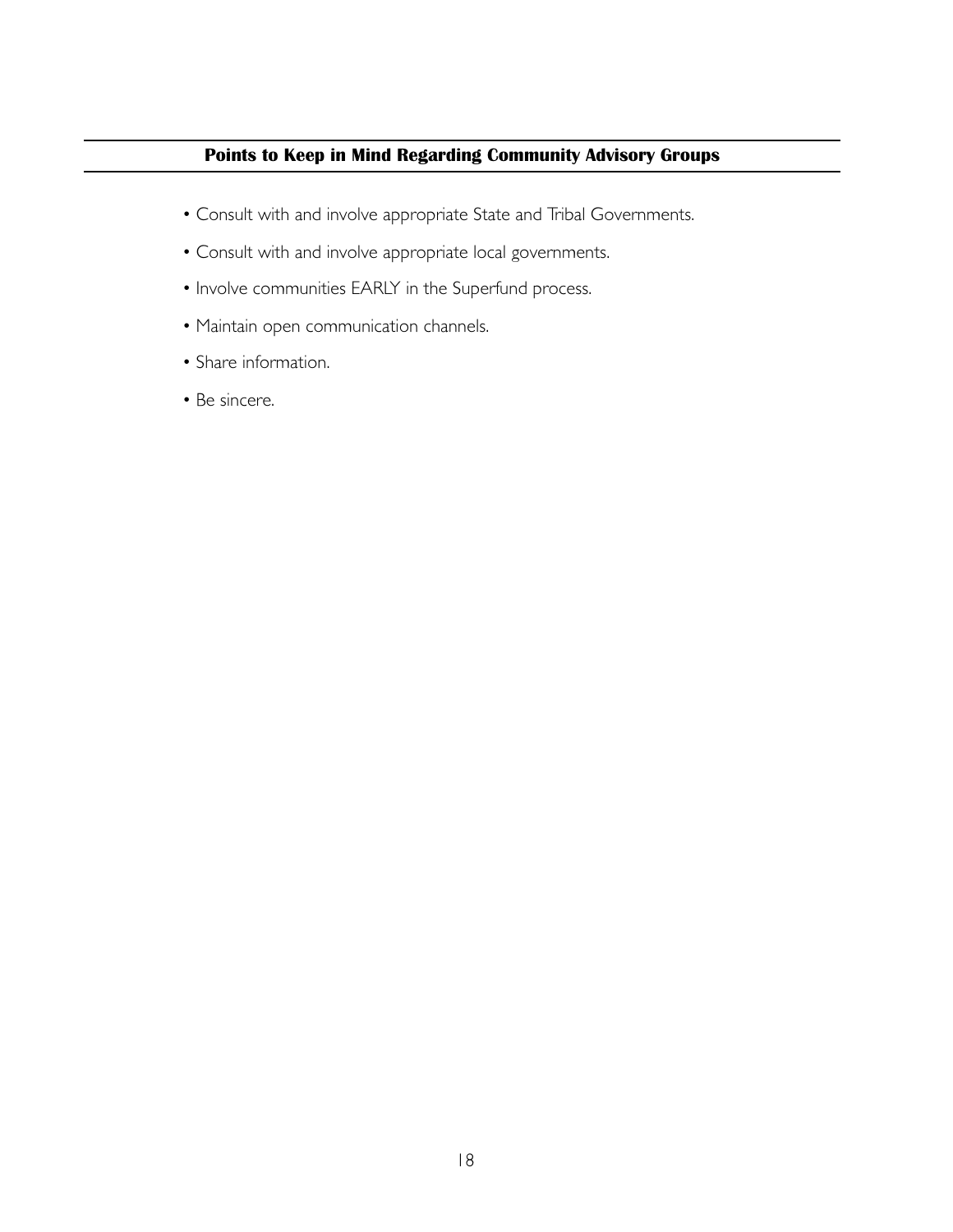# **11. Appendices**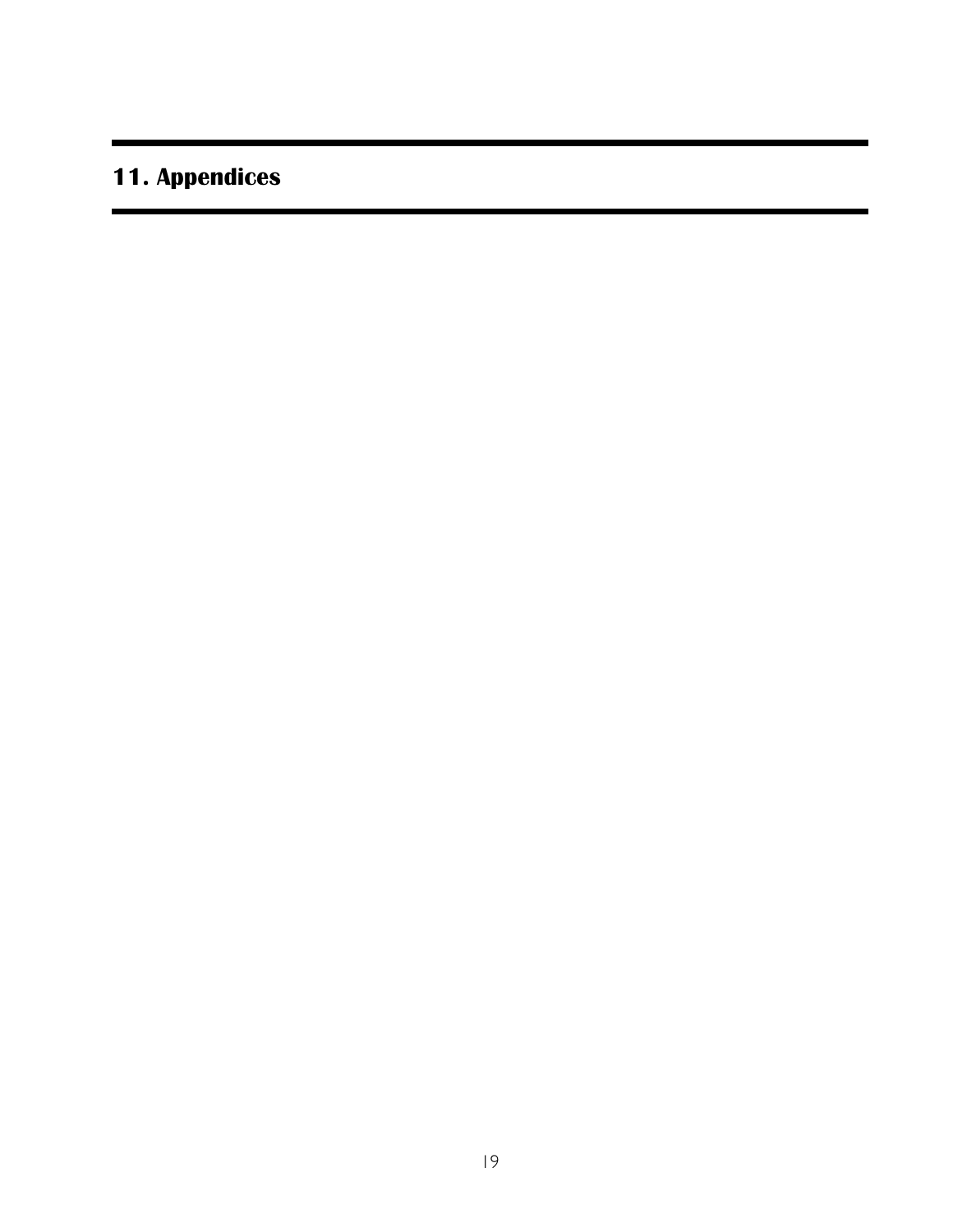# **COMMUNITY ADVISORY GROUP (CAG) (***Name and Location of Site***)**

**The U.S. Environmental Protection Agency (EPA)** believes it may be useful for the community (*communities*) of (*name of community or communities affected*) to establish a Community Advisory Group (CAG) to ensure that all segments of the community have an opportunity to participate in the decision-making process at (*name of the site*).

**The Superfund program** under the Comprehensive Environmental Response, Compensation, and Liability Act (CERCLA) covers the cleanup of sites involving the improper disposal of hazardous substances throughout the country. Community involvement is an important element of the Superfund process, and EPA encourages it. EPA's comprehensive Community Involvement Program for (*name of the site*) began in (*date*). (*Provide a brief description of accomplishments of the Community Involvement Program at this site, if possible.*)

EPA, in cooperation with (*name of the State/Tribal Regulatory Agency and any other parties to the cleanup agreement*), has begun work to cleanup (*name of the site*).

(*Provide a brief description of the site and the cleanup-related activities to date.*)

**A Community Advisory Group (CAG)** provides a setting in which representatives of the local community can get up-to-date information about the status of cleanup activities, as well as discuss community views and concerns about the cleanup process with EPA, the State/Tribal regulatory agency, and other parties involved in cleanup of the Superfund site. **The CAG is a public forum in which all affected and interested parties in a community can have a voice and actively participate in the Superfund process.**

**Getting Involved. CAGs are made up of members of the community.** CAG membership is voluntary and members should be willing to serve two-year terms. CAG members will meet regularly and review and comment on technical documents and plans related to the environmental studies and cleanup activities at (*name of site*). Members will help EPA and the community exchange information about site activities and community concerns. CAG members will meet with individuals and groups in the community to obtain their views and hear their concerns related to site cleanup. **All CAG meetings will be open to the public.** CAG members will be chosen from among nominations submitted by individuals and groups in the community. (*May provide more details about the specific membership selection model here.*) **The deadline for membership application is (***date***).**

**For More Information Contact:** (*local contact name, address, and telephone number*).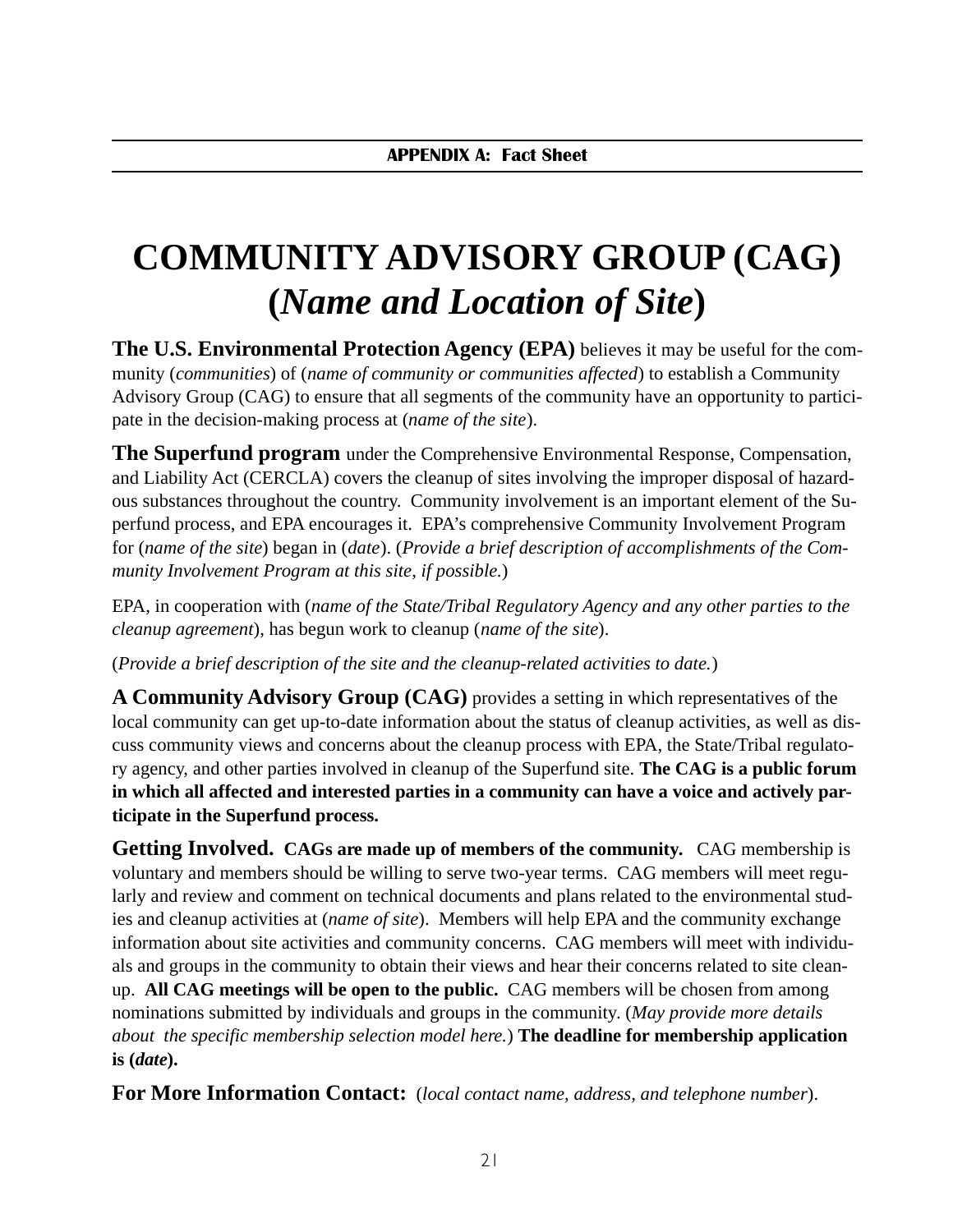# **(***Name and Location of Site***) Formation of Community Advisory Group**

**The U.S. Environmental Protection Agency (EPA)** believes it may be useful for the community (*communities*) of (*name of community or communities affected*) to establish a Community Advisory Group (CAG) to ensure that all segments of the community have an opportunity to participate in the decision-making process at (*name of the site*).

**The Superfund program** involves cleaning up hazardous waste sites throughout the country. EPA encourages community involvement and considers it to be an important element of the Superfund process.

The CAG will provide a setting in which representatives of the local community can get up-to-date information about the status of cleanup activities, as well as discuss community views and concerns about the cleanup process with EPA, the State regulatory agency, and other parties involved in cleanup of the site. **The CAG will be a public forum in which all affected and interested parties in a community can have a voice and actively participate in the Superfund process.**

**EPA will sponsor a meeting on (***date***) at (***time***)** to discuss the purpose of the CAG, provide information on how CAG members should be chosen, and answer questions concerning cleanup plans and activities at the site. (*Provide a brief description of specific site-related issues to be discussed*.) The meeting will be held at (*meeting location address*).

**The CAG will be made up of members of the community.** CAG membership is voluntary and members serve without compensation. Members should be willing to serve two-year terms. The CAG will meet regularly to review and comment on technical documents and plans related to the environmental studies and cleanup activities at (name of site) and to relay community views and concerns related to the site. **All CAG meetings will be open to the public, and all members of the community are encouraged to participate.**

**For more information about the CAG, contact:** (*local contact name, address, and telephone number*).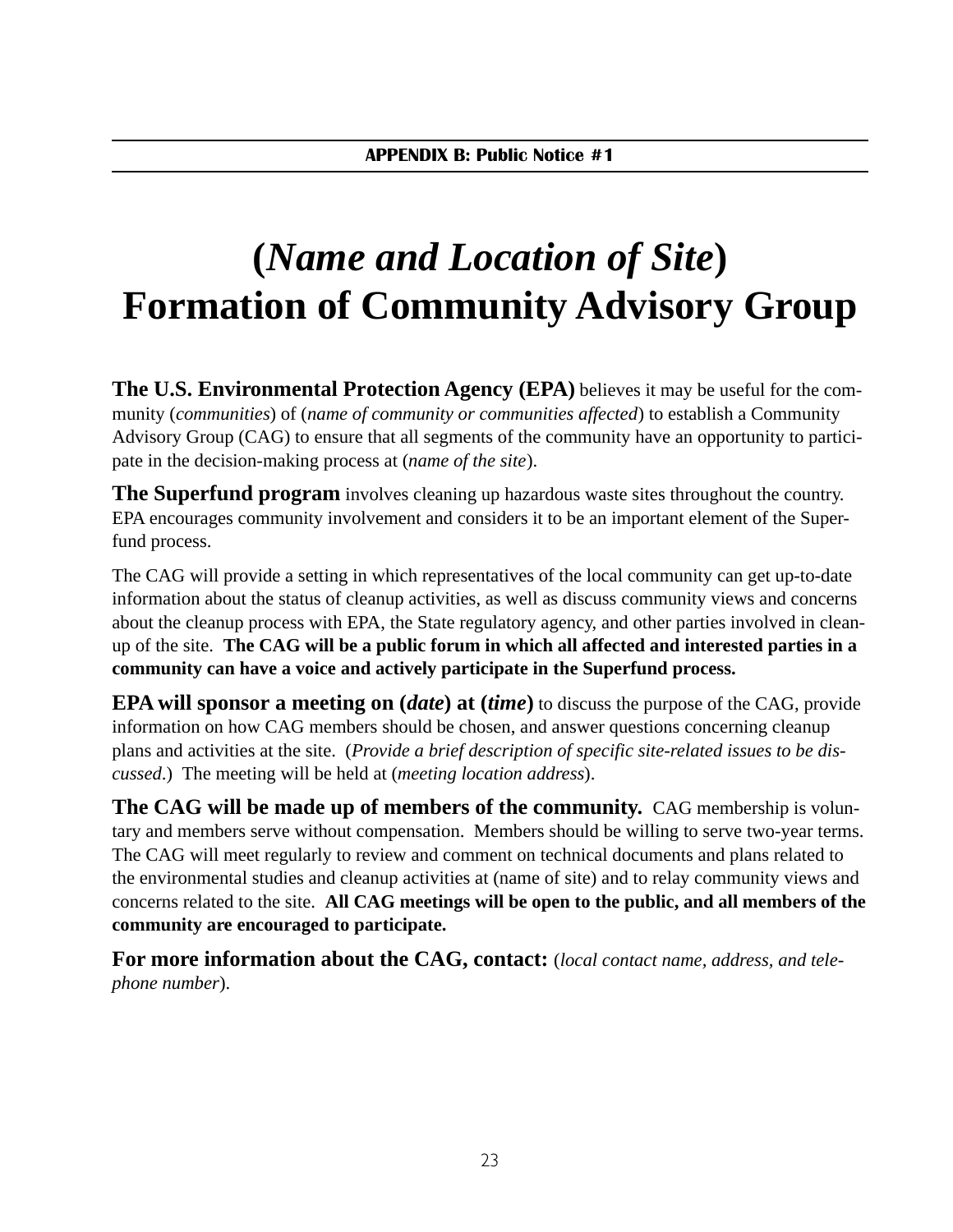Dear (*name of Community Member/Organization*):

The community (*communities*) of (*name of community or communities affected*) is establishing a Community Advisory Group (CAG) to ensure that all segments of the community have an opportunity to participate in the decision-making process at (*name of the site*).

The Superfund program involves cleaning up hazardous waste sites throughout the country. EPA encourages community involvement—an important element of the Superfund process.

The CAG will provide a setting in which representatives of the local community can get up-todate information about the status of cleanup activities, as well as discuss community views and concerns about the cleanup process with EPA, the State/Tribal regulatory agency, and other parties involved in cleanup of the site.

The CAG will be made up of members of the community, and members should reflect the diverse interests in the community. CAG membership is voluntary and members serve without compensation. Members should be willing to serve two-year terms. The CAG will meet regularly to review and comment on technical documents and plans related to the environmental studies and cleanup activities at (*name of site*) and to relay information between EPA and the community about the ongoing activities at the site. They will be expected to meet often with individuals and groups in the community to obtain their views and hear their concerns related to site cleanup issues.

CAG membership offers an outstanding opportunity to represent the community and help ensure the most effective remediation of the (*name of site*).

If you have any questions about CAGs, please call \_\_\_\_\_\_\_\_\_\_ at \_\_\_\_\_\_\_\_.

Sincerely,

*(name of EPA Regional CIC and, if possible, a local community leader)*

#### Enclosure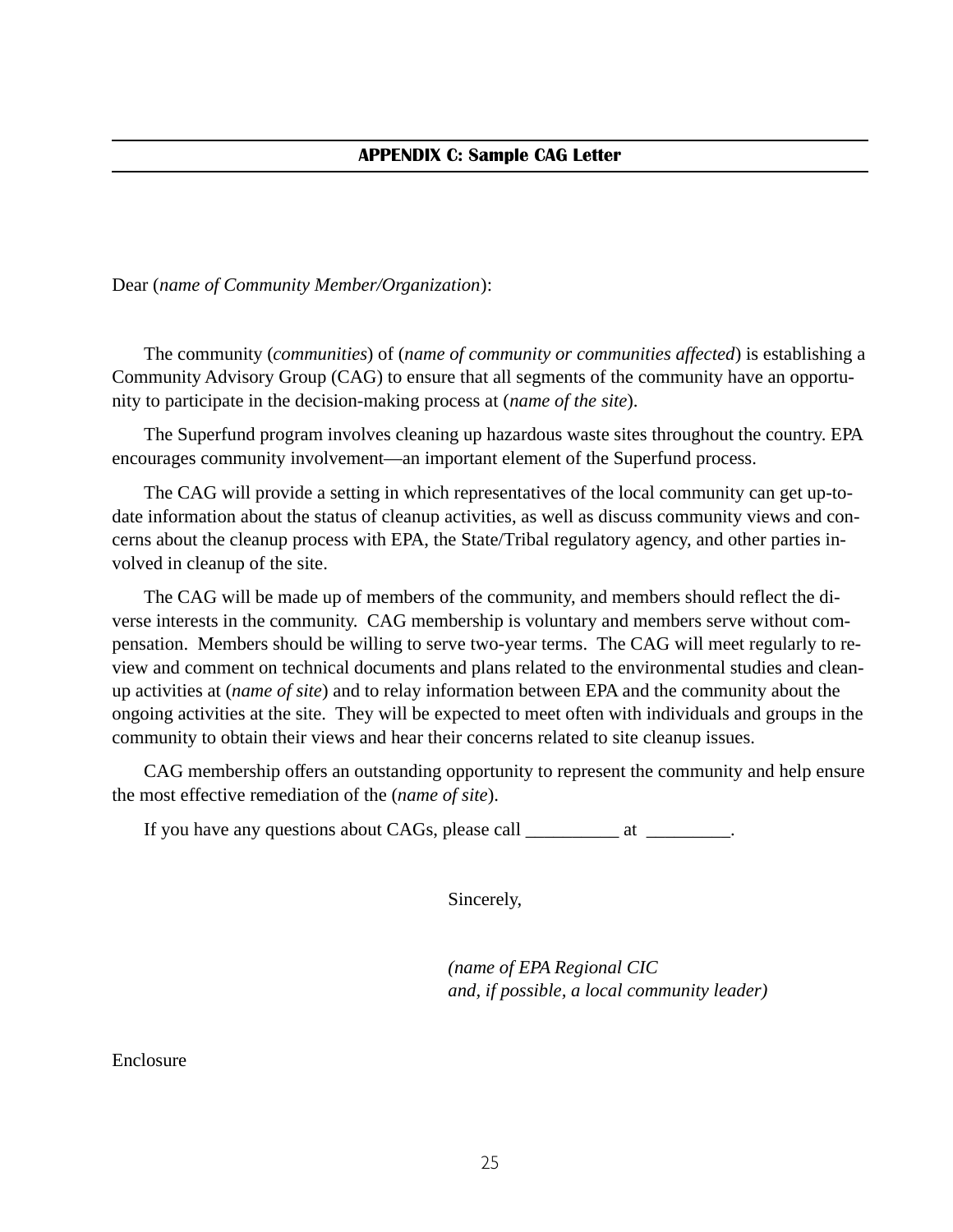# **(***Name and Location of Site***) Insufficient Community Interest for Community Advisory Board (CAG)**

**The U.S. Environmental Protection Agency (EPA)** believed it would be useful for the community (or communities) of (*name of community or communities affected*) to establish a Community Advisory Group (CAG) to ensure that all segments of the community have an opportunity to participate in the decision-making process at (*name of the site*).

The CAG would provide a setting in which representatives of the local community could get up-todate information about the status of cleanup activities, as well as discuss community views and concerns about the cleanup process with EPA, the State/Tribal regulatory agency, and other parties involved in cleanup of the site. **The CAG would be a public forum in which all affected and interested parties in a community would have a voice and could participate actively in the Superfund process.**

Efforts to encourage members of the community to serve as CAG members began on (*date*). These efforts included direct communication with individuals and organizations in the community (*be specific in terms of the outreach effort*) as well as a public meeting in which the purpose of the CAG and the roles and responsibilities of CAG members were discussed.

Despite these efforts, members of the community have not expressed enough interest so far to ensure full participation by all segments of the community. Since these efforts to stimulate interest in a CAG in (*name of community*), have not been successful, EPA will not continue to encourage a CAG to form at (*name of site*). If in the future, community members express an interest in forming a CAG, EPA may reconsider this decision.

**If You Have Any Questions Contact:** (*local contact name, address, and telephone number*).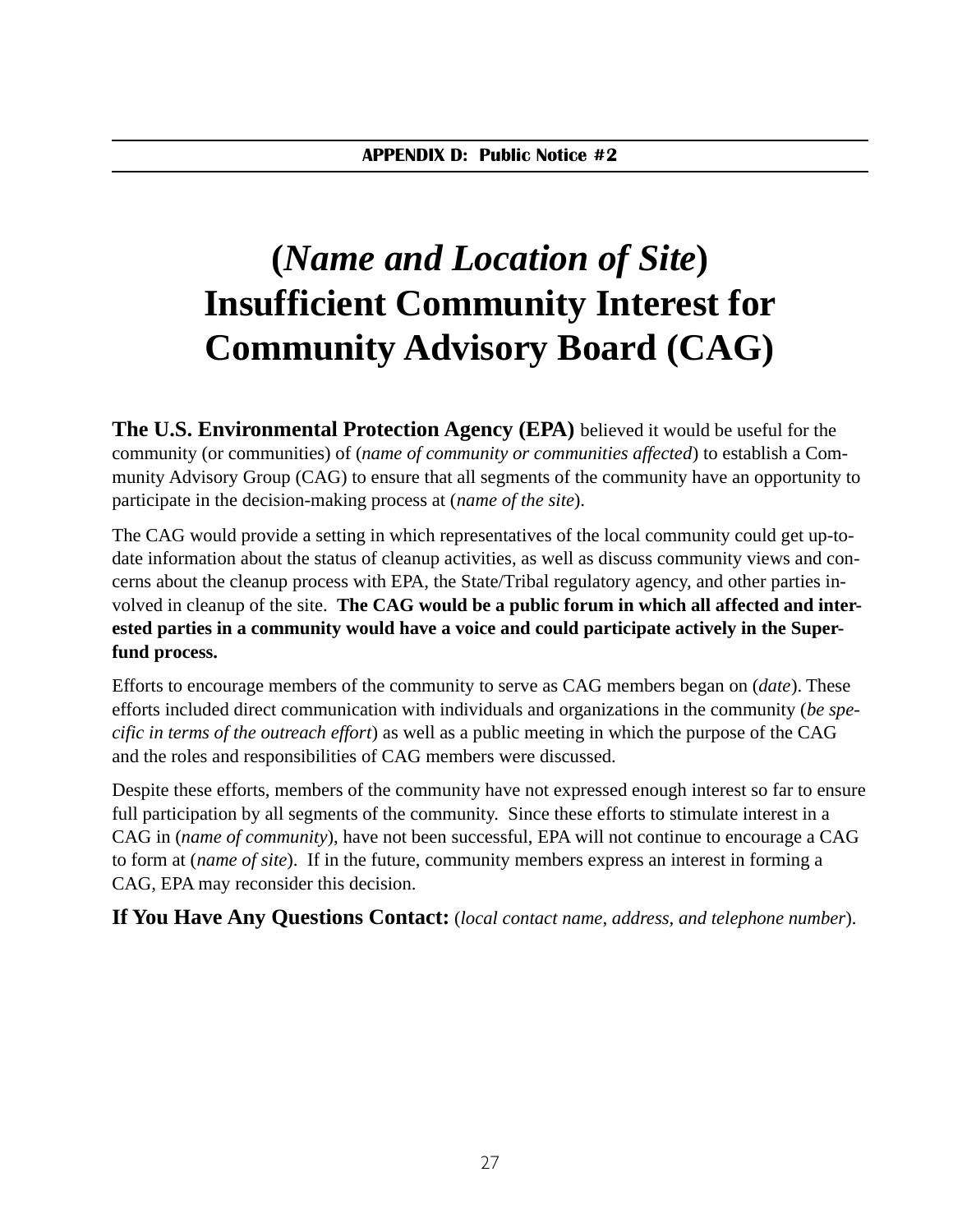## APPENDIX E: List of Community Involvement Managers Nationwide

#### Region | CT, ME, MA, NH, RI, VT

US EPA - Region 1 (RPS-74) John F. Kennedy Federal Bldg. Boston, MA 02203-0001 1-888 EPA-REG1 (1-888-372-7341)\* 617-565-4592

#### Region 2 NJ, NY, Puerto Rico, & Virgin Islands

US EPA - Region 2 (26-OEP) 290 Broadway, 26th Floor New York, NY 10007 212-637-3673

#### Region 3 DE, DC, MD, PA, VA, WV

US EPA - Region 3 (3HS43) 1650 Arch Street Philadelphia, PA 19103-2029 1-800-553-2509\* 215-814-5131

## Region 4 AL, FL, GA, MS, KY, NC, SC, TN

US EPA - Region 4 Waste Management Division Atlanta Federal Center 61 Forsyth Street, SW Atlanta, GA 30303 AL, FL, GA, MS: 1-800-435-9234 KY, NC, SC, TN: 1-800-435-9233

#### Region 5 IL, IN, MI, MN, OH, WI

US EPA - Region 5 (PS19-J) Metcalfe Federal Bldg.- 19th floor 77 W. Jackson Blvd. Chicago, IL 60604-3507 1-800-621-8431\* 312-353-2072

### Region 6 AR, LA, MN, OK, TX

US EPA - Region 6 (6 SF-P) Wells Fargo Bank 1445 Ross Ave., Suite 1200 Dallas, TX 75202-2733 1-800-533-3508\* 214-665-8157

## Region 7 IA, KS, MO, NE

US EPA - Region 7 726 Minnesota Ave. Kansas City, KS 66101 1-800-223-0425\* 913-551-7003

## Region 8 CO, MT, ND, SD, UT, WY

US EPA - Region 8 (8-OC) Office of Communications 999 18th St., Suite 500 Denver, CO 80202-2466 1-800-227-8917\* 303-312-6312

## Region 9 AZ, CA, HI, NV, & U.S. Territories

US EPA - Region 9 (SFD-3) Office of Community Relations 75 Hawthorne Street San Francisco, CA 94105 1-800-231-3075\*

## Region 10 AK, ID, OR, WA

US EPA -Region 10 (ECO-081) Community Relations & Outreach Unit 1200 6th Ave. Seattle, WA 98101 1-800-424-4372\* 206-553-1272